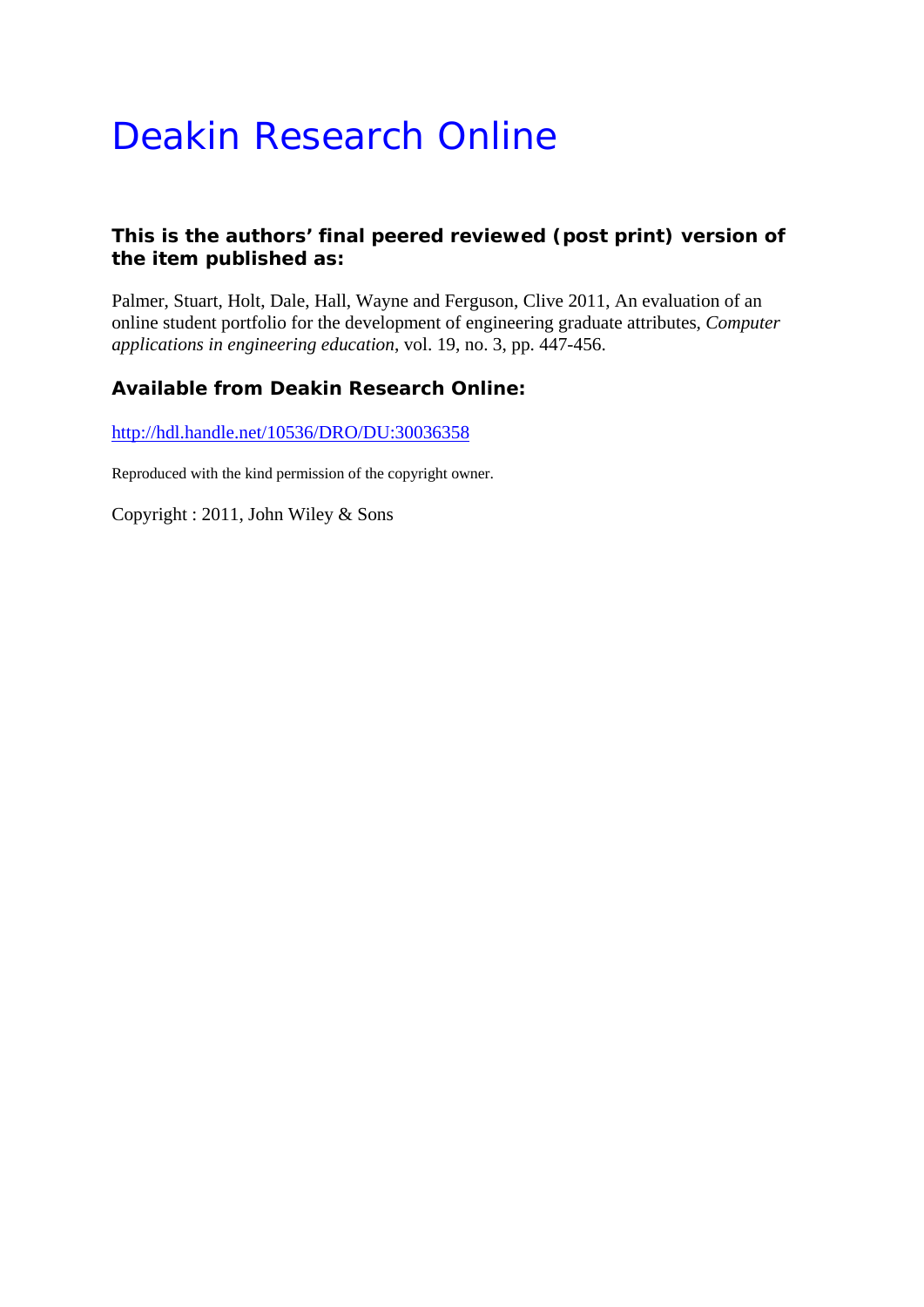# **An evaluation of an Online Student**

# **Portfolio for the Development of**

# **Engineering Graduate Attributes**

STUART PALMER,<sup>1</sup> DALE HOLT,<sup>1</sup> WAYNE HALL,<sup>2</sup> CLIVE FERGUSON<sup>3</sup>

<sup>1</sup>Institute of Teaching and Learning, Deakin University, Geelong, Victoria, 3217, Australia <sup>2</sup>School of Engineering, University of Plymouth, Plymouth, Devon, PL4 8AA, UK <sup>3</sup>School of Engineering and Information Technology, Deakin University, Geelong, Victoria, 3217, Australia

**ABSTRACT:** An online student portfolio was evaluated as a means for engaging students with the concept of graduate attributes, and for documenting student attainment of graduate attributes. Students rated the portfolio system as easy to use, and indicated that it helped them to appreciate the skills and knowledge they had developed.

**Keywords**: online portfolio; graduate attributes; assessment; evaluation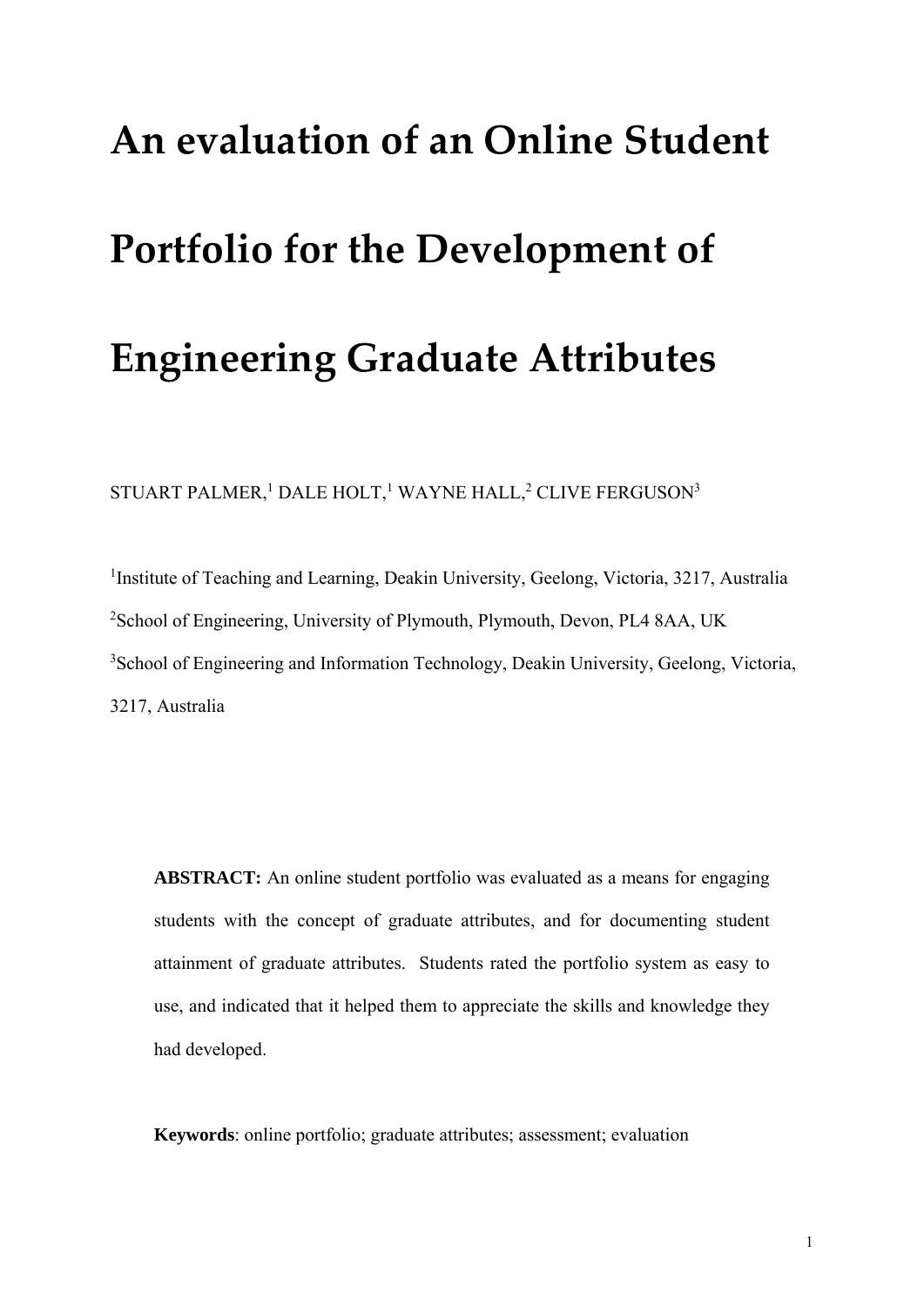#### **INTRODUCTION**

Internationally, engineering education accrediting bodies (amongst other disciplines) have moved toward outcomes-based assessment of graduate competency. This is typically realized in the form of a list of graduate attributes that students should exhibit by the completion of their undergraduate studies. Such an approach requires both student engagement with the concept of graduate attributes, and the means to document individual student attainment of the necessary graduate attributes. The literature suggests that online student portfolios are a means for achieving both of these requirements. This paper presents the development and evaluation of an online student portfolio as a means of engaging undergraduate engineering students with the concept of graduate attributes. The trial was embedded in a final-year study unit that addressed professional practice issues. Students were asked to deposit 'evidence' (written work, presentations, computer programs, audio recordings, videos, photographs, etc.) of, and reflection on, their attainment/understanding/development of specified graduate attributes. To evaluate the development of student understanding of graduate attributes and the student usage of the online portfolio system, a pre- and post-semester student survey was conducted.

#### **GRADUATE ATTRIBUTES**

Arising from the push in higher education for quality assurance, accountability for outcomes and capability of graduates [**1**], specifying a list of qualities or capabilities that graduates will attain provides a benchmark against which the performance of a higher education institution can be measured. Graduate attributes are typically expressed in terms of: a) discipline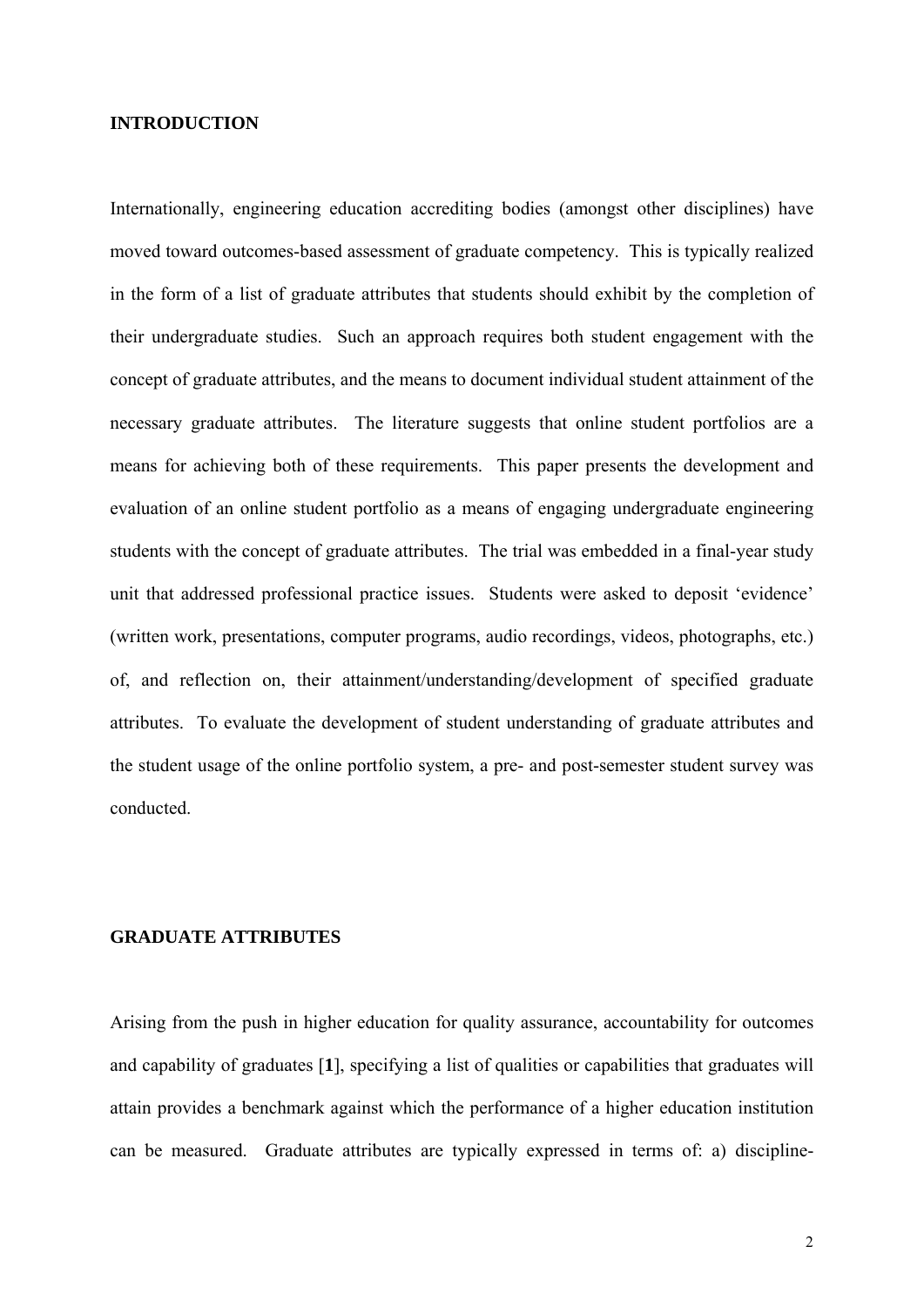specific attributes that relate to the particular program(s) the student is studying; and b) generic attributes that are common to all or most graduates. In engineering education, the idea of specifying required student outcomes in terms of graduate attributes has been embraced internationally for some years [**2, 3**], and this remains the case in Australia [**4**], the USA [**5**], and the UK [**6**].

In the literature related to graduate attributes, there can be observed varying levels of sophistication in approach. The range includes:

- identifying and prioritizing desirable graduate attributes [**7**];
- identifying where and at what level in the curriculum attributes should be covered [**8, 9**];
- designing assessment to explicitly measure graduate attributes [**10**];
- evaluation of the effectiveness of delivery of graduate attributes [**11**]; and
- evidence-based certification of attainment of graduate attributes [**12**].

Once the list of appropriate graduate attributes has been agreed upon, there is a need to consider where in the program/curriculum the various attributes will be addressed. This is because: a) no single element of a program could hope to be responsible for more than a small part of the total graduate attribute formation; and b) each attribute will, typically, involve staged development across the program, increasing in depth and sophistication as the student progresses through their studies [**13**]. Implementing graduate attributes in a program of study is a complex process, and there must be coordination in curriculum design to ensure adequate coverage of the required attributes [**2**]. The common, core units in a program of study carry a particular burden in the coverage of graduate attributes, and the use of elective or optional units for sole exposure to particular attributes should be avoided [**10**].

Designing a program curriculum to expose students to a range of graduate attributes is a necessary step, but, in itself, it does not ensure that students have developed the desired attributes. One element of such an assurance is including assessment tasks that seek to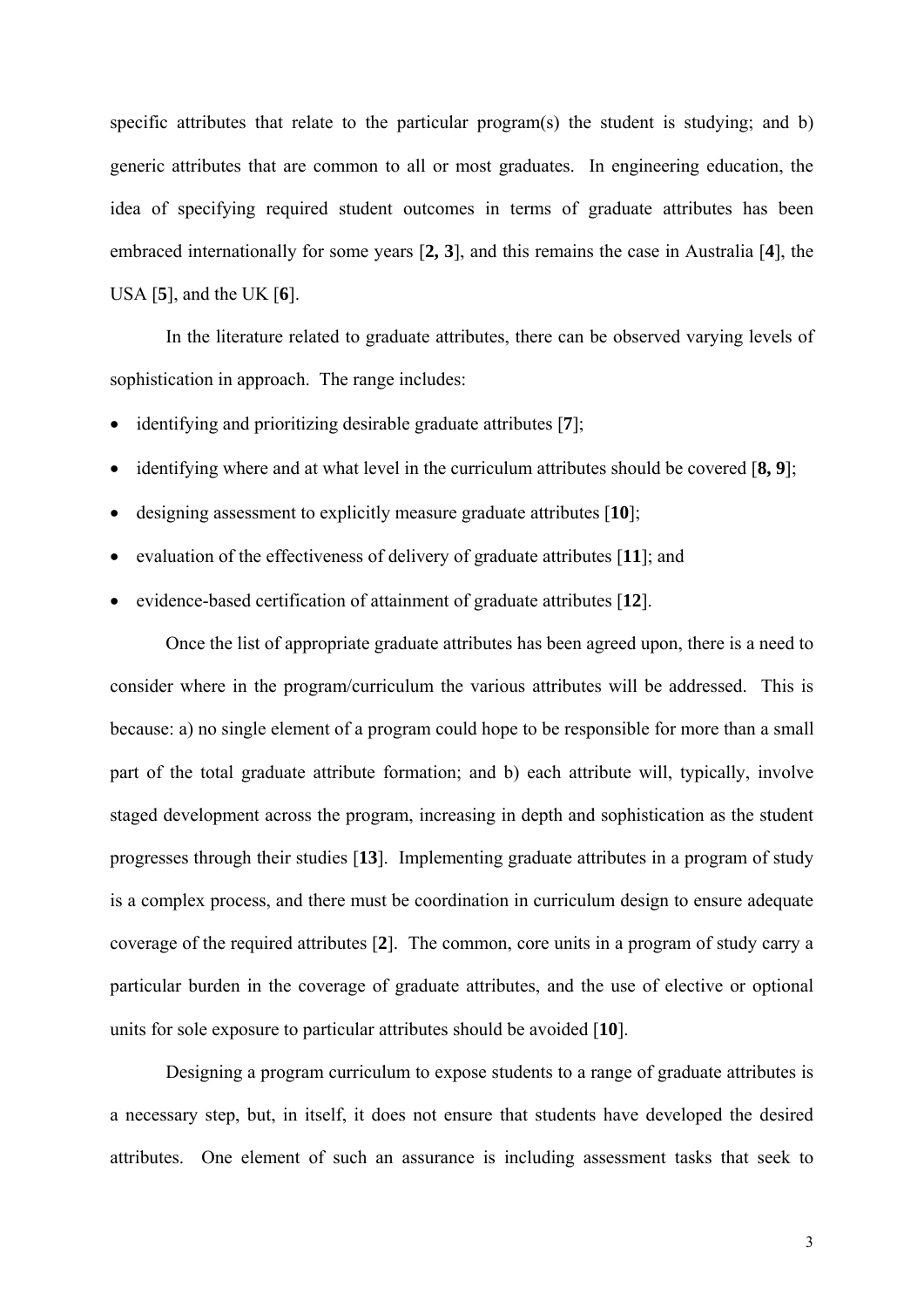measure the student's attainment of the desired attribute(s). Of course, it is often possible for a student to complete a unit of study by attaining the minimum pass mark, but not actually cover a particular attribute. A 'pass student' may progress through their entire program and successfully complete their studies having avoided a range of graduate attributes that were designed into the curriculum and dutifully assessed [**14**]. It is important to make the distinction between processes which ensure that a program will contain opportunities for the student to learn and practice desired attributes, and processes which seek to certify actual student attainment of graduate attributes. Student portfolios are one means by which individual attainment of graduate attributes can be assessed.

#### **STUDENT PORTFOLIOS**

All three of the undergraduate engineering accrediting bodies in Australia [**4**], the USA [**15, 16**] and the UK [**17**] identify student portfolios as one possible strategy for demonstrating program outcomes and student attainment of graduate attributes. Love & Cooper (2004) summarize the benefits of portfolios as:

- they can contain many different types of evidence;
- they resolve many types of assessment problems in equity and moderation;
- they provide a richer picture of students' learning and competency;
- students are actively involved in the building of the portfolio;
- they are well suited to authentic learning environments;
- they can be used in a wide range of contexts; and
- they provide a means for students to manage their own professional development.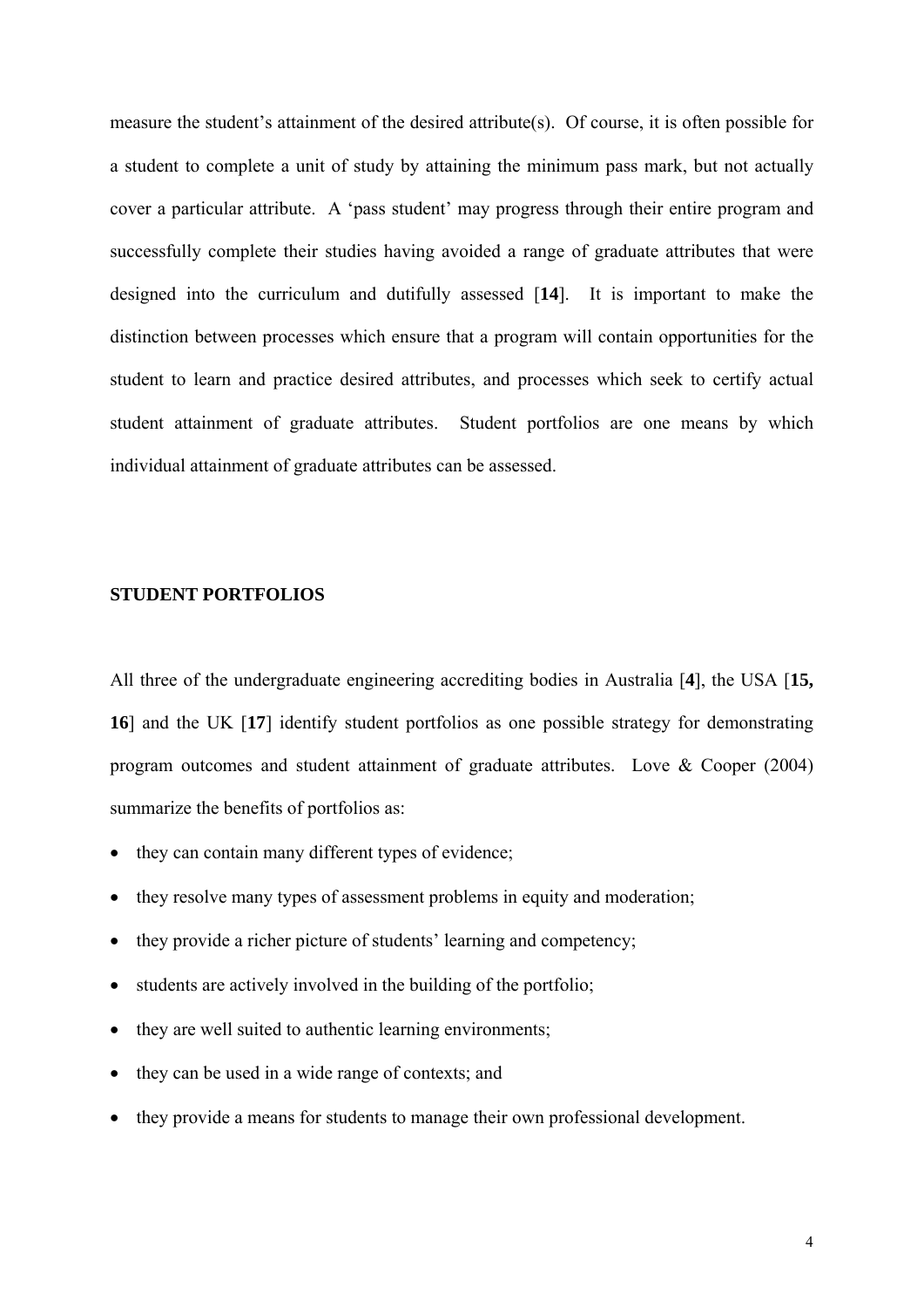Importantly, for the task of assessing outcomes of an entire program of study, a portfolio can act as an integrator, bringing together and assessing the whole program [**18**], including allowing students to demonstrate attainment of particular attributes that may not have been explicitly summatively assessed at any point during their studies [**17**]. Student portfolios can be designed for multiple uses, including assessment of student attainment of attributes [**16**], assessment of the effectiveness of institutional programs in delivering graduate attributes [**19, 20**], and other uses for a wide range of stakeholder groups [**21**]. Portfolios can help students engage more actively with, and take more personal responsibility for, their studies and assessment [**15, 19**], and provide a focus for student reflection on their studies and development [**14, 22, 16, 23**].

 It has been found that the portfolio requirements and the structure/format in which portfolio items must be submitted need to designed around the intended use of the portfolio, and made clear to students who will be using the portfolio [**24, 19**]. Additional effort in compiling the portfolio can be minimized by basing it around assessment items/artifacts already currently produced by students [**25, 19, 26**]. Of course, this approach can only be employed if the assessment tasks undertaken by students clearly relate to the assessment of attainment of the required graduate attributes. It is well known that students take a strategic approach to study, and the learning activities they engage most fully with are those most clearly associated with what will be assessed [**27**]. Not surprisingly, it has been observed that attaching assessment credit (marks) to the completion of portfolio tasks is an effective motivator for student engagement [**15, 19, 23**]. Others reporting the use of student portfolios for the assessment of outcomes in engineering education include [**28**], [**29**] and [**30**].

 While it is possible to employ a paper- or hardcopy-based student portfolio, the increasing use of online technology by students and educators alike, including in assessment, means that many of the reported applications of student portfolios are online portfolios (or, e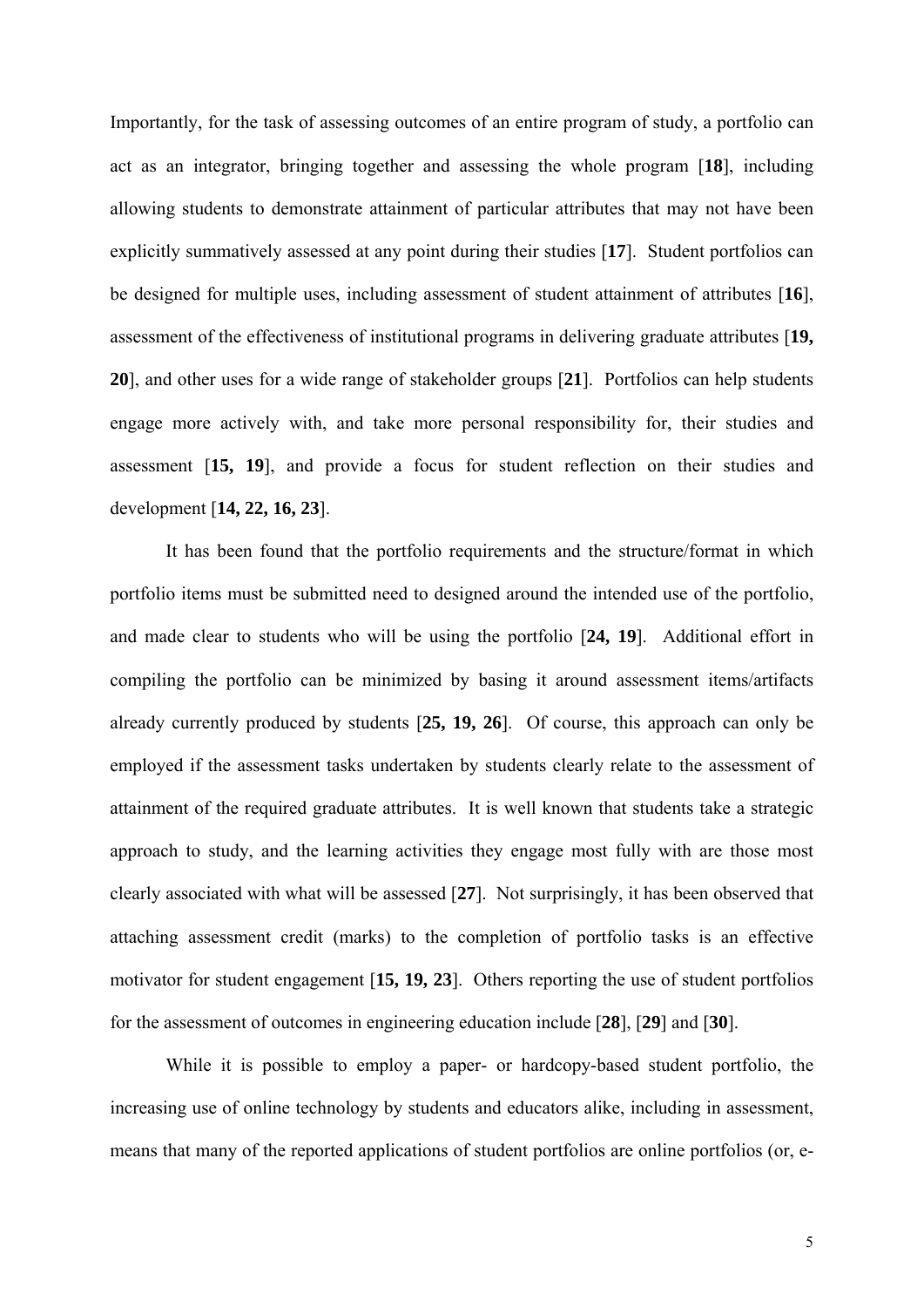portfolios) [**31, 21, 32, 12**]. Rogers & Williams (1998) suggest that the benefits of online portfolios include:

- ease of use;
- gives students secure control of their portfolio;
- a multimedia archive of the material can be produced;
- the portfolio contents can be searched;
- materials can be easily updated and replaced;
- students and staff can access the portfolio online, anytime;
- portfolio marks can be automatically logged and managed;
- students can be provided with feedback online; and
- the portfolio structure can be aligned with the required graduate attributes, so that student submissions are focused on the outcomes to be measured.

In an engineering education context, reporting on the development of the 'Polaris' online portfolio system [**33**], Campbell and Schmidt (2005) noted that electronic portfolios are emerging in many disciplines, and while their reported use in engineering has been limited, it is also on the increase, with documented applications in parts of a study unit, the whole of a study unit and the whole of a program. They further note that:

- much of the work now produced by engineering students is 'electronic' in nature, hence, well suited to an online portfolio system;
- a portfolio system can feature multiple examples of work and can show student development over time;
- student portfolios are likely to become an important part of the recruitment process;
- there is a need to strike a balance in the structure of the portfolio system between the mandatory criteria required as evidence (with the consequence of all portfolios looking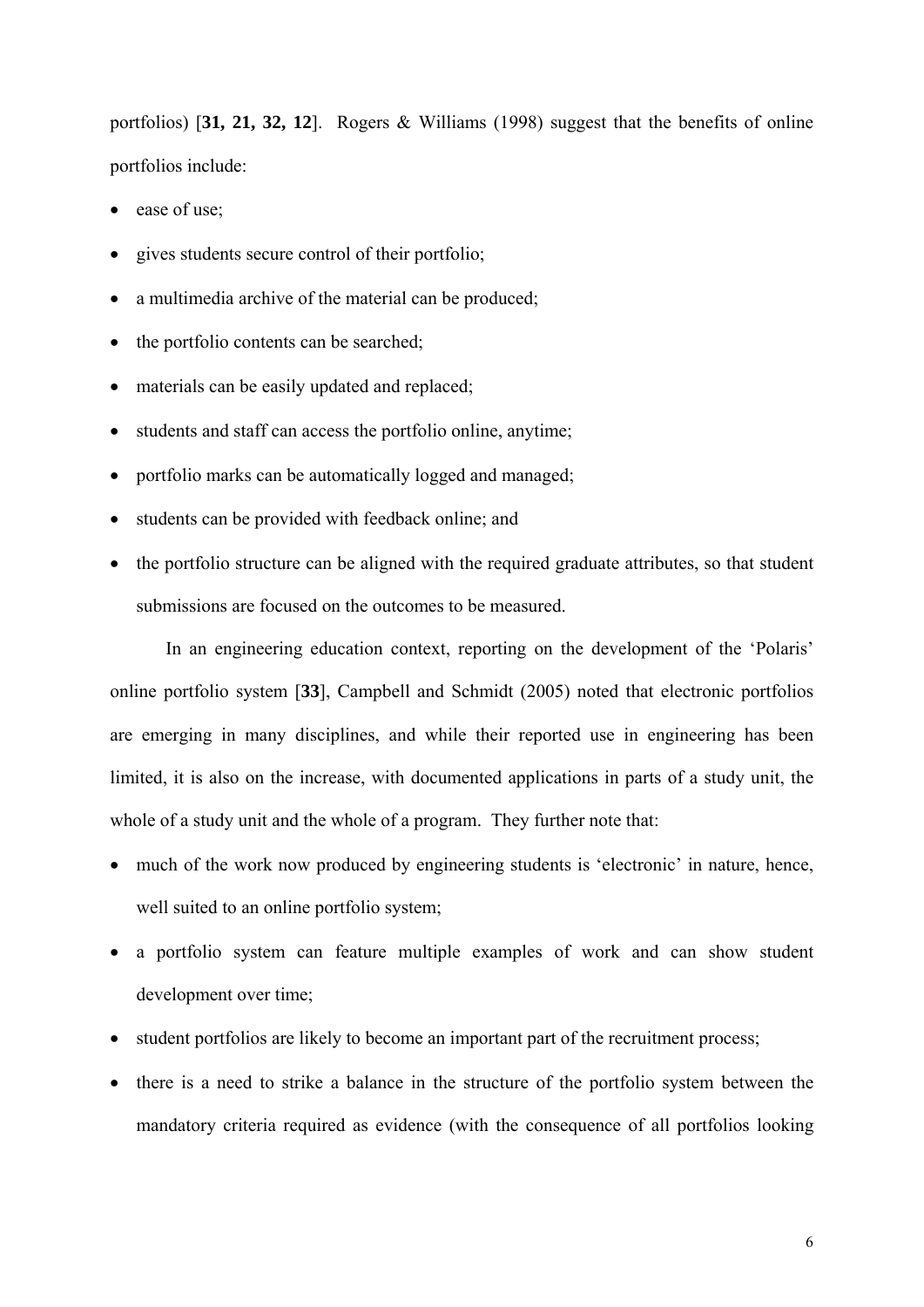identical), and giving students some freedom of expression in the content and appearance of their portfolios;

- the portfolio system is a means to engage students in exercises to help them understand their developing professional skills, and, by its nature, creating a portfolio is a reflective exercise, helping students to self-assess their performance and to reflect on the 'whys' of their program;
- providing an area in the portfolio for reflective journaling is crucial, and the Polaris system includes reflective questions to help students create descriptions of the work they deposit;
- a student portfolio system has many benefits for an academic institution, including the collection of accreditation materials; and
- while the Polaris system has been optional for students to use, the level of use by students has grown strongly over a number of years.

#### **ONLINE STUDENT PORTFOLIO TRIAL AT DEAKIN UNIVERSITY**

The School of Engineering and Information Technology at Deakin University in Australia offers a four year Bachelor of Engineering (BE) at undergraduate level. The program is delivered in both on-campus and off-campus modes. The first author had academic responsibility for the fourth-year, final-semester engineering management / professional practice study unit SEB421 Strategic Issues in Engineering. This unit consists of three modules:

- 1. Technological Forecasting and Assessment;
- 2. Policy Design in Engineering Organizations; and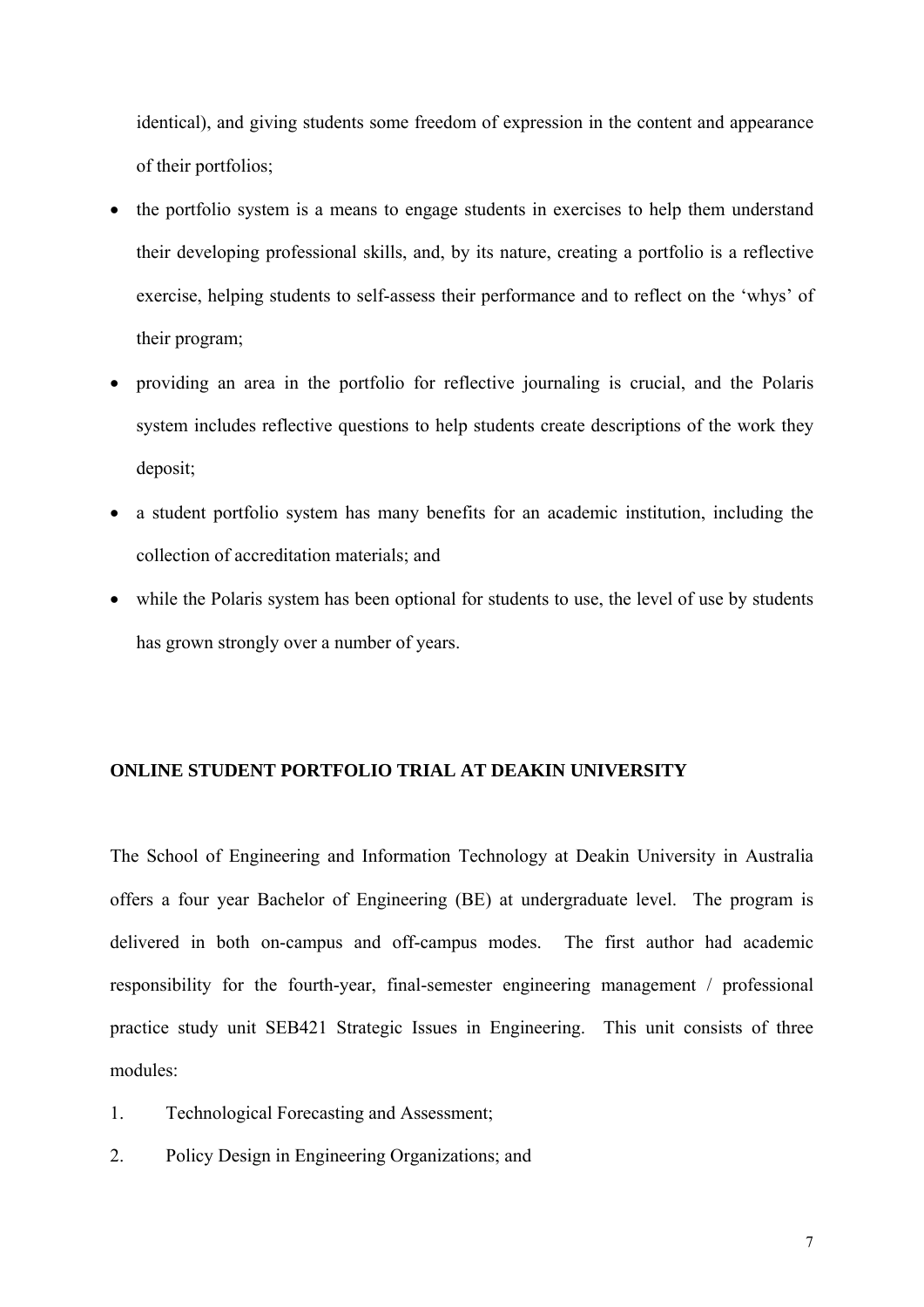3. Issues in Productivity Improvement.

The Technological Forecasting and Assessment module discusses methods for long-term forecasting, factors in technological innovations, and the impact of technological changes on business and society. The topics in the Policy Design in Engineering Organizations module are policy structure, designing organizational structure to support policy, and modeling and analysis of policy alternatives. The Issues in Productivity Improvement module focuses on labor and management productivity, productivity improvement techniques, benchmarking and the changing nature of work practices.

Historically, the assessment tasks for this unit included:

- a weekly reflective journal;
- a written case study report on technological innovation sourced from the literature;
- a computer-marked multi-choice test on the content of the first two modules; and
- a major written report and oral presentation covering the semester's unit content and based on an interview with an engineering manager [**34**].

All assessment items were submitted online via the Blackboard Vista Course Management System (CMS) used by Deakin University, except for the oral presentation element, which was delivered in class by on-campus students and submitted on video by off-campus students. Because of the existing diversity of assessment tasks in the unit, the location of the unit as a 'capstone' in most students' studies and the existing use of online submission for student work, SEB421 was chosen as a context to evaluate the use of an online portfolio as a tool for documenting individual student attainment of graduate attributes. The strategy of initially positioning online student portfolios within the context of a final-year professional skills units is noted elsewhere in the literature [**35**].

An initial task in this project was the development of a set of applicable graduate attributes for the students enrolled in Deakin University's engineering programs. For

8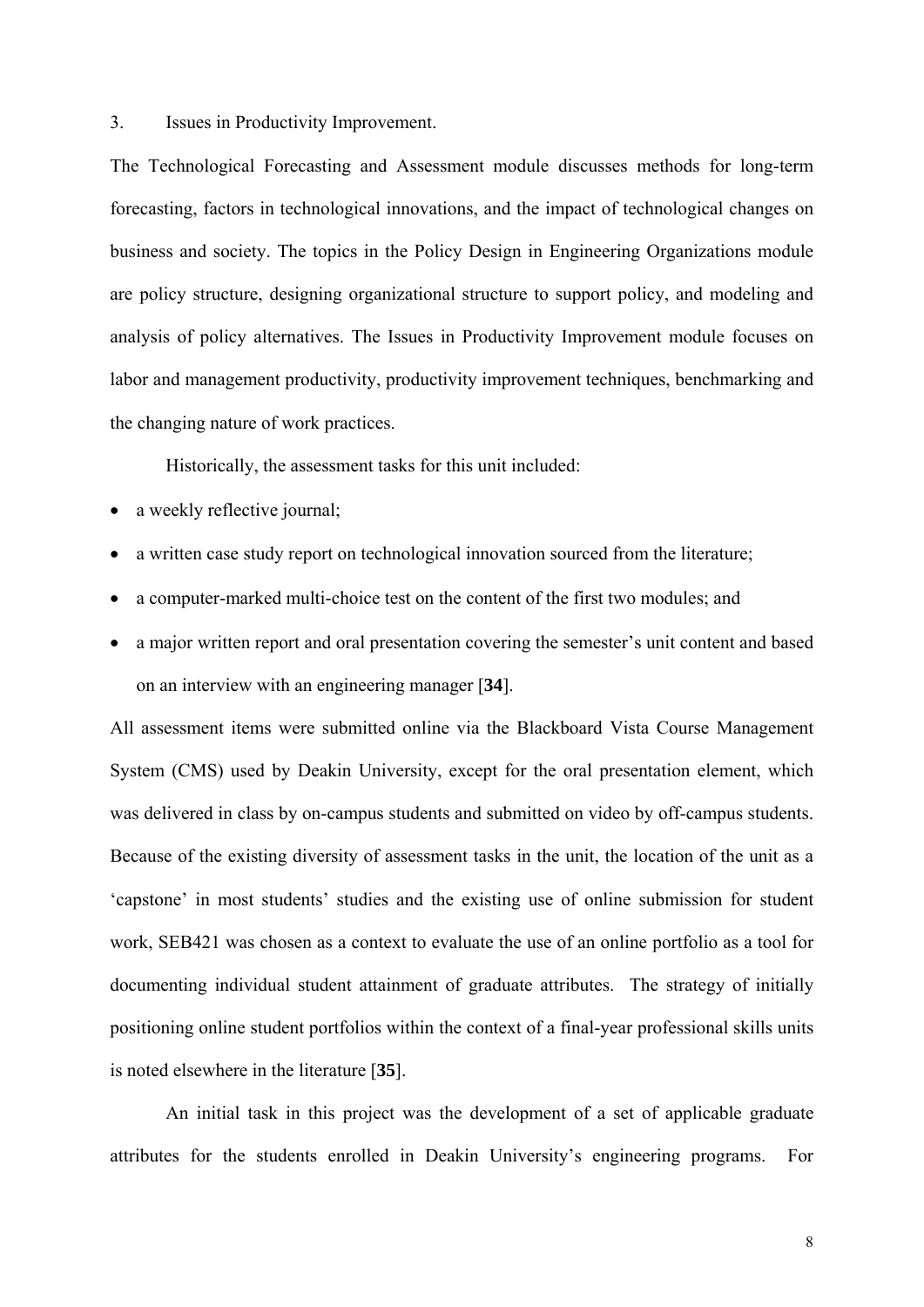undergraduate engineering education at Deakin, there are three principal references for required graduate attributes. They are:

- 1. the Deakin University Higher Education Courses Operational Policy, which specifies required attributes under the headings of 'knowledge and understanding' and 'skills' [**36**];
- 2. Engineers Australia Policy on Accreditation of Professional Engineering Programs, which requires that all graduates from accredited programs should have a specified list of generic attributes [**37**]; and
- 3. Engineers Australia Australian Engineering Competency Standards Stage 1 Competency Standards for Professional Engineers, which represents the level of preparation necessary for entry to professional practice, and corresponds to completion of an accredited 4-year Bachelor of Engineering degree. Competency is specified by a range of 'units of competency', which in turn include a number of 'elements', which in turn include a number of 'indicators' [**38**].

Based on these reference documents, a list of 32 graduate attributes was synthesized, under 12 broad categories. Based on these identified engineering-specific graduate attributes, a subset of attributes was selected that apply to the context (both content and assessment tasks) of the unit SEB421, those attributes were:

- 1. **Proficiency in engineering design** proficiency in employing technical knowledge, design methodology, and appropriate tools and resources to design components, systems or processes to meet specified performance criteria.
- 2. **Ability to communicate effectively, with the engineering team and with the community at large** – high level of competence in written and spoken English. The ability to make effective oral and written presentations to technical and non-technical audiences.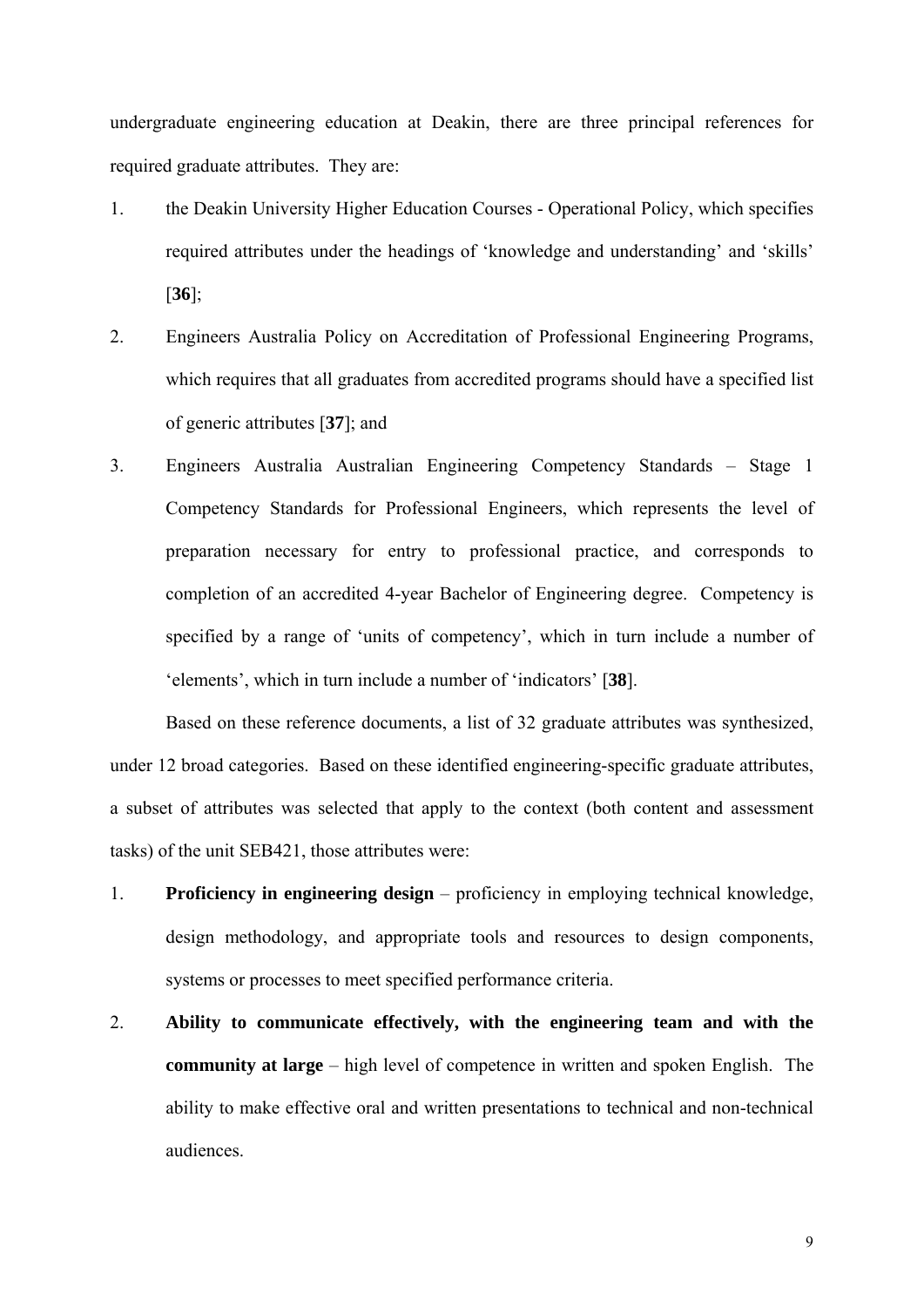- 3. **Manage own time and processes effectively, prioritizing competing demands to achieve personal and team goals and objectives**.
- 4. **Fluency in current computer-based word-processing and graphics packages**.
- 5. **Capacity for creativity and innovation** Readiness to challenge engineering practices from technical and non-technical viewpoints, to identify opportunities for improvement. Ability to apply creative approaches to identify and develop alternative concepts and procedures.

While the first item did not directly relate to SEB421, it was included to (hopefully) create student enthusiasm and motivation for the portfolio task by providing students with an avenue for individual expression related to their chosen discipline specialism. Previously, SEB421 included an assignment task, worth 10 % of the unit mark, based on students compiling an online reflective journal relating to their unit studies across the semester. This was replaced by the online portfolio task described below. Note that in the following, 'DSO' refers to Deakin Studies Online – the online course management system used by Deakin University.

This assignment seeks to identify a specific subset of the graduate attributes that apply to your engineering studies, and to get you to personally reflect on how you have developed and demonstrated these knowledge, skills and attitudes. To demonstrate your individual attainment of these graduate attributes, you need to submit two items for each of the five attributes:

1. **Evidence** – Tangible evidence, in an electronic form that you can upload into DSO, that demonstrates your attainment of the specified graduate attribute. Possible evidence formats include written work (Word files), presentations/visual aids (PowerPoint files), computer programs (code source files), audio recordings (sound files), short videos (video files), photographs, etc. You can be creative here, but, please keep in mind that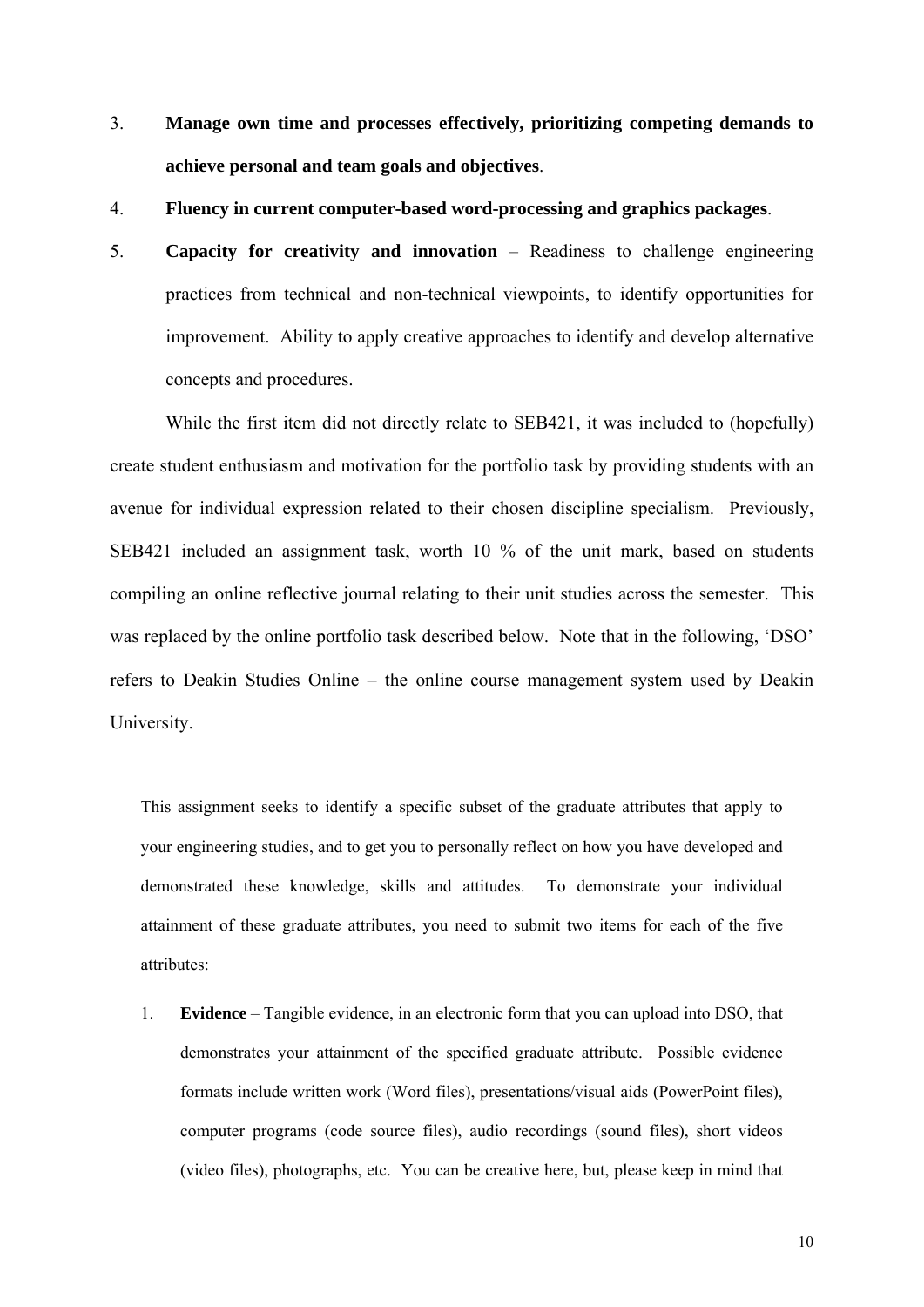uploading large files into DSO may cause problems, and, the file formats you choose should not require any special software for opening/viewing.

2. **Reflection** – Reflection on one's experiences is recognized as one of the most important means by which practicing professionals (such as engineers) continuously build their knowledge from their experiences. Please write at least 200 words of personal reflection on your attribute evidence that demonstrates that you understand the importance and relevance of the attribute to your development as a technology professional.

The literature on student portfolios identifies that student reflection is an important part of extracting learning value from a portfolio, and the reflective journal had been an intentional and overt component of SEB421 in the past. For this reason, student reflection on portfolio entries was included/retained in the new assignment task, and both the submitted 'evidence' and student reflection elements were assigned marks. Given the trial nature of this project, it was decided to retain the overall 10 % mark weighting, for the initial trial at least, so that the students' unit result would not be unduly impacted by unforeseen issues in the implementation of the trial.

A range of options for an 'online portfolio' system based on the Vista CMS were investigated. Based on the constraints that students had to author/create their own portfolio content, and that the portfolio entries had to be gradable, an online portfolio system was created based on the Vista online assignment submission system. A separate assignment submission form was created for each of the five portfolio items and integrated into the general assignment folder for the SEB421 section in Vista. Students selected the portfolio item to submit, attached the 'evidence' and 'reflection' files, and made their online assignment submission using Vista. While the final portfolio system arrangement was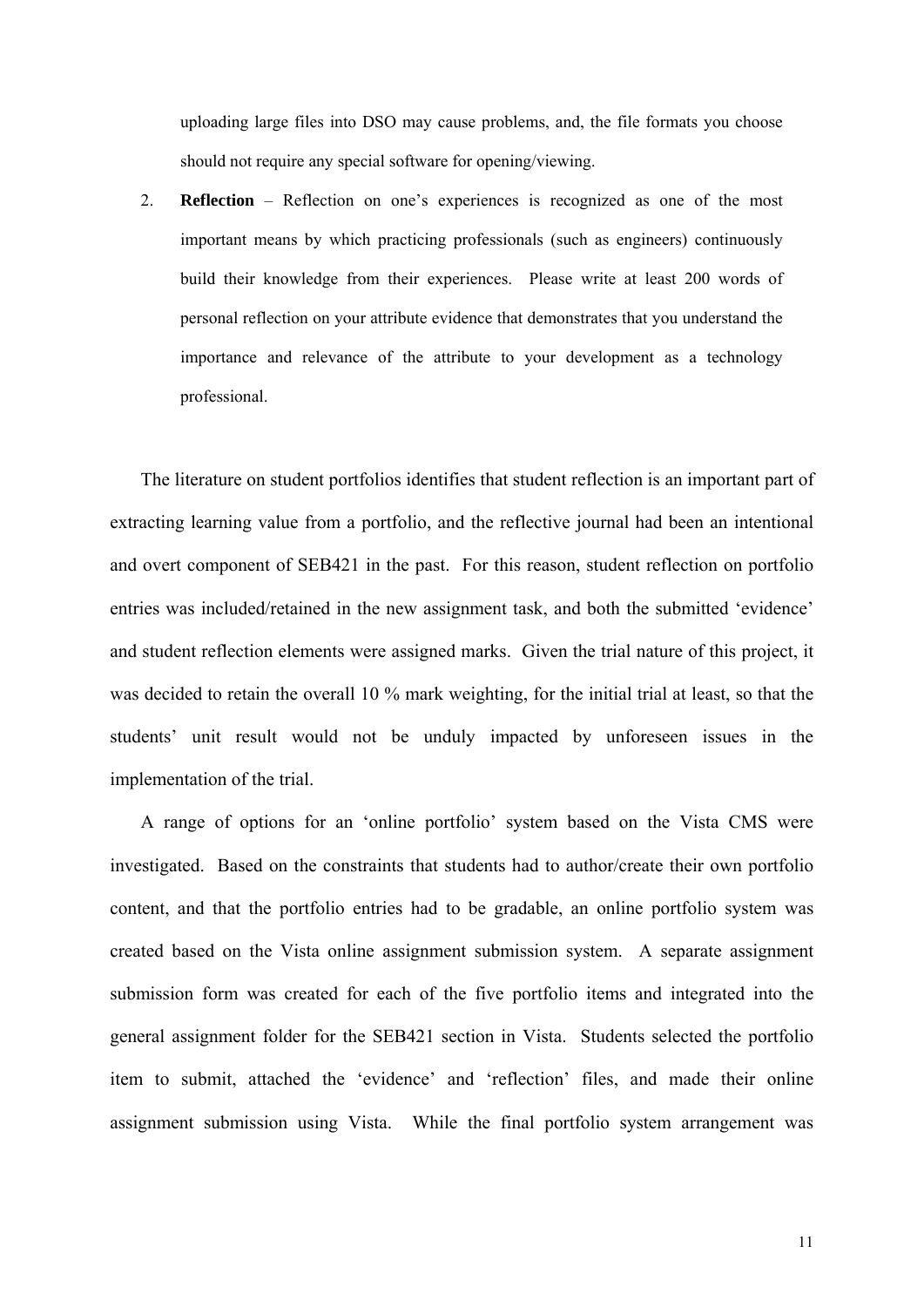somewhat unconventional – it would be more common for students to create one or more web pages combining text, graphics and other elements – it proved to be functional.

As this was a trial, it was decided to conduct a formal evaluation to establish students' prior knowledge of graduate attributes and use of portfolios, to determine how their knowledge of graduate attributes developed through using the portfolio and to determine attitude to usage of the portfolio system. The evaluation included pre-semester and postsemester surveys of students during semester 2 of 2006 – these surveys are included here as Appendixes. The surveys were designed to be simple and short, with the aim of minimizing completion time and maximizing response rate. The types of data collected were primarily either factual/quantitative or open-ended/qualitative items – these do not lend themselves to psychometric validation, other than by direct repetition of items in the survey, which was avoided to keep the survey as short as possible. As required by the Deakin University Human Research Ethics Committee, these surveys were anonymous and voluntary.

#### **EVALUATION**

#### **Pre-semester Questionnaire**

During week 1 of the academic semester, the initial questionnaire was posted to all offcampus enrolled students, and on-campus students were invited in the first class to complete the questionnaire. In-class and postal questionnaire returns were collected and the data keyed. Table 1 presents a summary of the survey group demographic information. The gender and mode of study characteristics of the entire commencing class group were known, permitting a comparison of the population and respondent groups. The population and respondent groups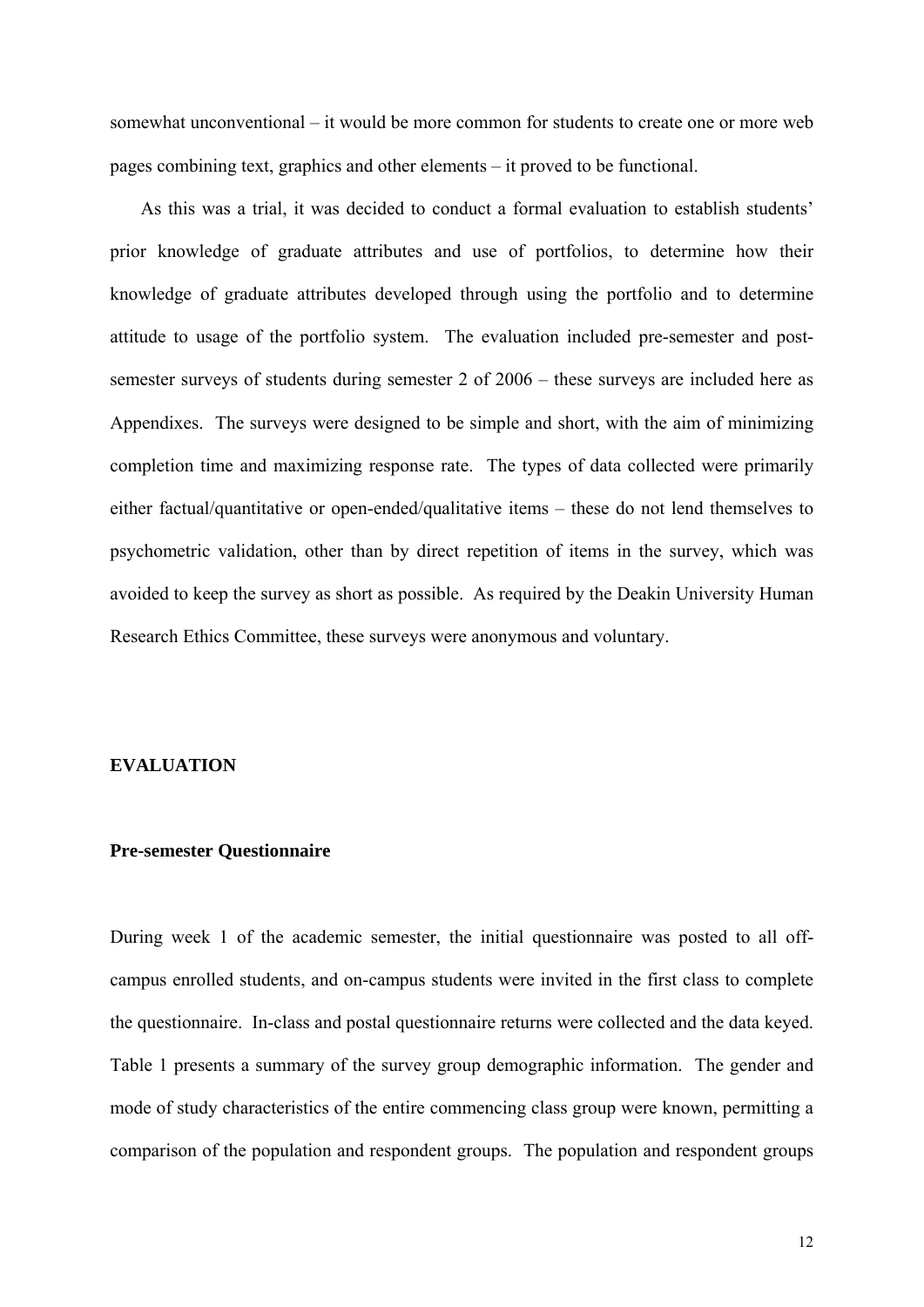were both relatively large, and the study mode results satisfied Cochran's rule (no expected frequency less than 1 and no more than 20% of expected frequencies less than 5), permitting a chi-square goodness-of-fit test. While the gender results did not satisfy Cochran's rule, they did permit a small-sample test of proportions based on the Binomial distribution. There was no significant difference between the respondent and population groups with regard to gender and mode of study. The comparatively high response rate and good match between the demographic characteristics of the sample and population groups suggest that valid conclusions about the population group can be inferred from the respondent group.

| <b>Number of valid responses</b> |                           | <b>Total class enrolment</b> | <b>Response rate</b>        |  |
|----------------------------------|---------------------------|------------------------------|-----------------------------|--|
| 48                               |                           | 79                           | 60.8 percent                |  |
| <b>Mean age</b>                  | <b>Standard deviation</b> | Age range                    | <b>Median Age</b>           |  |
| 26.3 years                       | 7.94 years                | $20$ to $50$ years           | 23 years                    |  |
| <b>Characteristic</b>            | <b>Respondent sample</b>  | <b>Class population</b>      | <b>Significance test</b>    |  |
| Female                           | 6.4 percent               | 5.1 percent                  | Small sample Binomial       |  |
| Male                             | 93.6 percent              | 94.9 percent                 | p > 0.43                    |  |
| On-campus                        | 68.8 percent              | 65.8 percent                 | Chi square test             |  |
| Off-campus                       | 31.2 percent              | 34.2 percent                 | $\chi^2_1 = 0.12, p > 0.73$ |  |

**Table 1** Pre-semester survey group demographic information

 There was a significant correlation between respondent age and mode of study. The mean on-campus age was 22.3 years and the mean off-campus age was 35.6 years. The numbers of respondents for each study mode was relatively large, permitting a two-sample ttest of the difference between the means, confirming that the means were significantly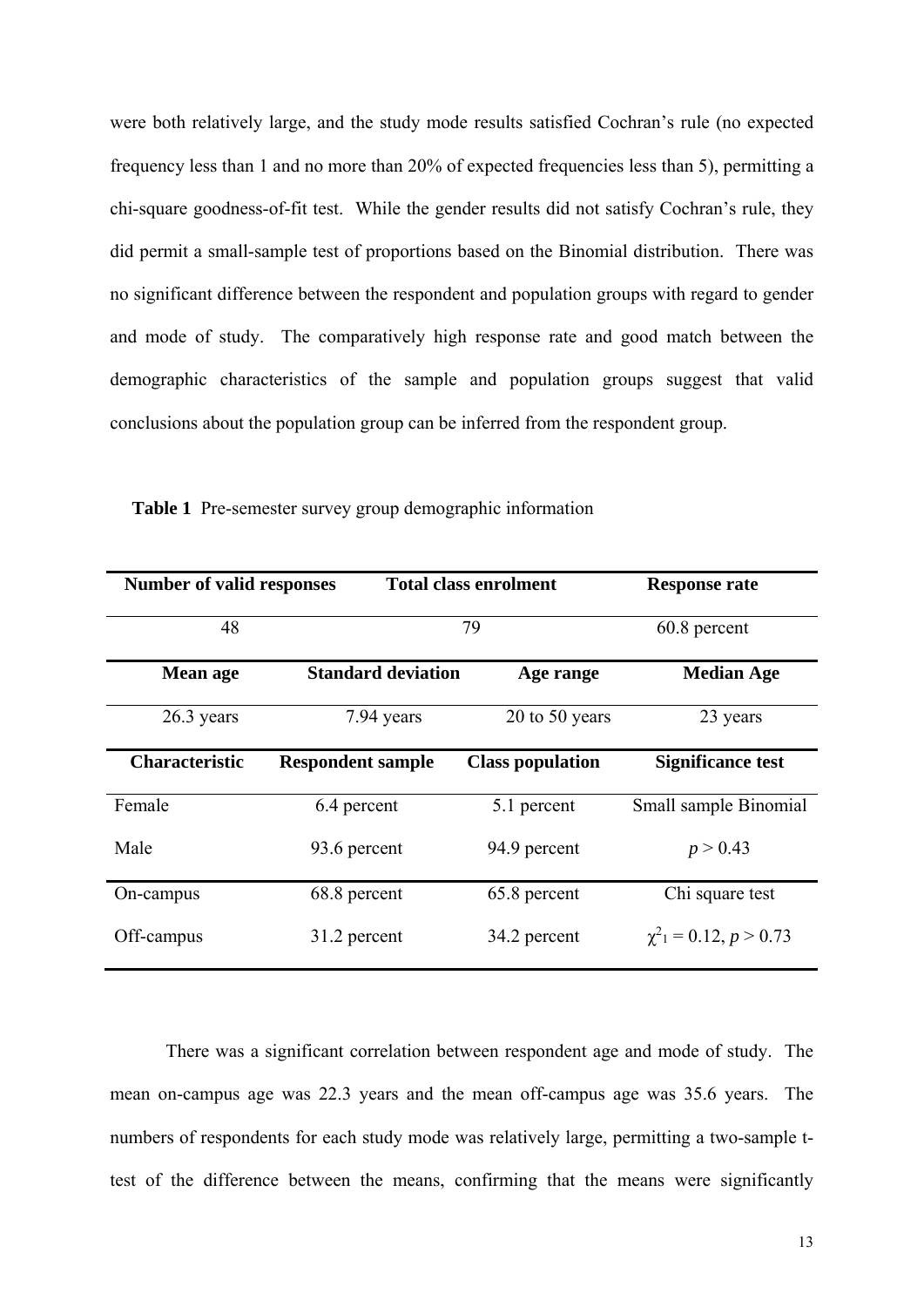different  $(T_{14} = -5.63, p \le 6.3 \times 10^{-5})$ . This same result has been obtained in a range of surveys of Deakin engineering students over more than a decade; off-campus students a typically mature aged, while on-campus students are predominately conventional entry students from secondary school.

 Initially, 45.8 percent of respondents were aware of the concept of 'graduate attributes'. 52.1 percent of respondents were aware that Engineers Australia has a list of attributes that all students in engineering courses should develop before they graduate. 33.3 percent of respondents were aware that Deakin University has a list of attributes that all Deakin students should have an opportunity to develop before they graduate. 66.7 percent of respondents thought that there is a link between study and assessment activities, and the development of student graduate attributes. While more than half of respondents were aware that Engineers Australia specifies required graduate attributes, only one third were aware that Deakin University does the same. One third of students did not appreciate the link between study and assessment, and the development of graduate attributes. The 2005 Australian Universities Quality Agency (AUQA) audit of Deakin University made the recommendation, "…that Deakin University communicate to students more effectively the nature and aims of the Deakin Advantage [the then current name of the suite of Deakin's graduate attributes] and assist them to document the discipline-specific and generic skills they are developing throughout their course." [**39, p. 19**] The results obtained here reinforce that AUQA recommendation.

 There was a significant correlation between a respondent reporting that they were not aware of the concept of 'graduate attributes, and also reporting that they were not aware that Engineers Australia specifies required graduate attributes. The respondent distribution was small with two categorical variables, permitting a Fisher's exact test of independence of the categorical variables (*p* < 0.0004, *Fisher's exact test*). There was also a significant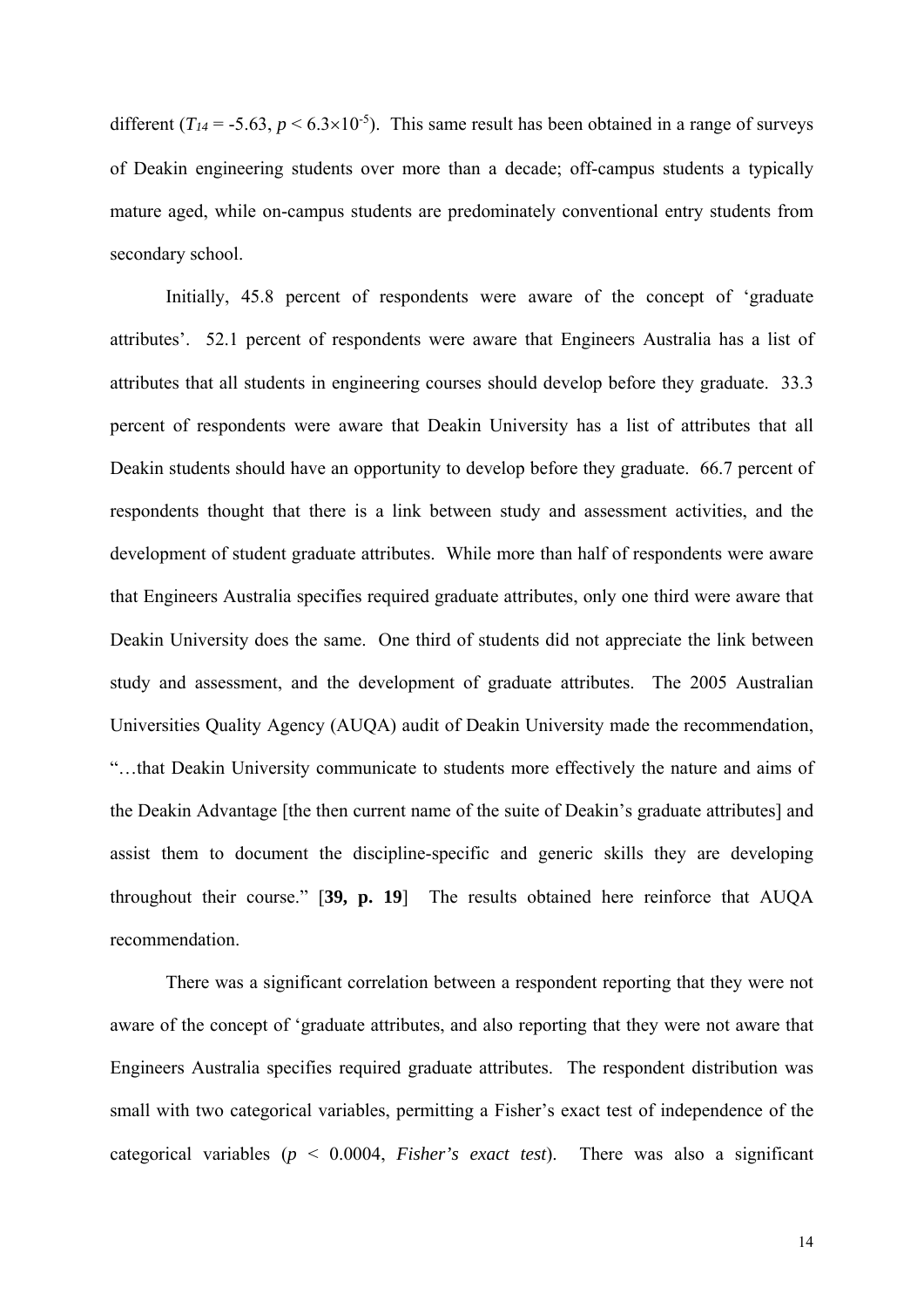correlation between a respondent reporting that they were not aware of the concept of 'graduate attributes, and also reporting that they were not aware that Deakin University specifies required graduate attributes (*p* < 0.0001, *Fisher's exact test*). These results suggest that there was a strong division in student understanding of issues related to graduate attributes; those students that indicated that they were aware of concept of 'graduate attributes' also were aware of the engineering professional body's and Deakin's requirement for development of graduate attributes, and those students that indicated that they were not aware of the concept of 'graduate attributes' were not aware of the specification of required graduate attributes by the engineering professional body or Deakin.

 43.8 percent of respondents reported understanding the purpose of a student professional portfolio, 14.6 percent of respondents reported having previously used a paper/hardcopy student portfolio as part of assessment and/or demonstration of their knowledge and skills, and 14.6 percent of respondents reported having previously used a electronic/online student portfolio as part of assessment and/or demonstration of their knowledge and skills. Exposure to student portfolios was low; less than half of respondents understood the purpose of a student portfolio, and prior use of student portfolios was reported by less than one in six respondents. It is likely that students encountering a student portfolio for the first time will require proper orientation to understand the purpose and operation of any portfolio system.

#### **Post-semester Questionnaire**

During weeks 12 and 13 (the final two weeks) of the semester, on-campus students participated in assignment presentations, ensuring a good attendance. As students completed their presentation, they were invited to complete the follow-up questionnaire. The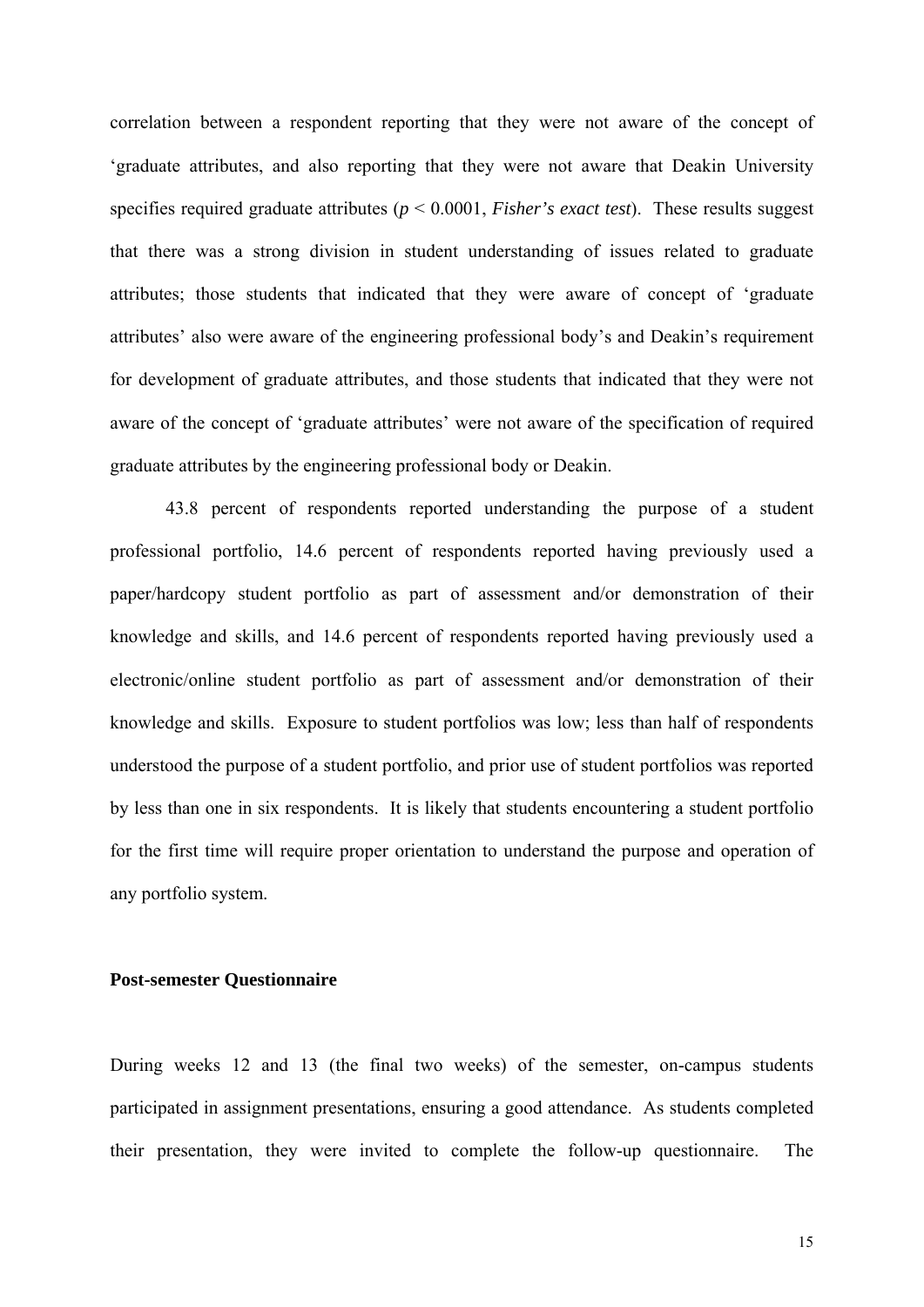questionnaire was posted to all off-campus students in week 12 of the semester. In-class and postal questionnaire returns were collected and the data keyed. Table 2 presents a summary of the survey group demographic information. The gender and mode of study characteristics of the entire completing class group where known, permitting a comparison of the population and respondent groups. There was no significant difference between the respondent and population groups with regard to gender and mode of study. The comparatively high response rate and good match between the demographic characteristics of the sample and population groups suggest that valid conclusions about the population group can be inferred from the respondent group. As noted in the initial survey, a significant correlation between respondent age and mode of study was also observed here.

| <b>Number of valid responses</b> |                           | <b>Total class enrolment</b> | <b>Response rate</b>                     |  |
|----------------------------------|---------------------------|------------------------------|------------------------------------------|--|
| 50                               |                           | 70                           | 71.4 percent                             |  |
| <b>Mean age</b>                  | <b>Standard deviation</b> | Age range                    | <b>Median Age</b>                        |  |
| 25.3 years                       | 7.24 years                | 20 to 50 years               | 22 years                                 |  |
| <b>Characteristic</b>            | <b>Respondent sample</b>  | <b>Class population</b>      | <b>Significance test</b>                 |  |
| Female                           | 6.0 percent               | 5.7 percent                  | Small sample Binomial                    |  |
| Male                             | 94.0 percent              | 94.3 percent                 | p > 0.54                                 |  |
| On-campus                        | 78.0 percent              | 72.9 percent                 | Chi square test                          |  |
| Off-campus                       | 22.0 percent              | 27.1 percent                 | $\chi^2$ <sub>1</sub> = 0.41, $p > 0.52$ |  |

| Table 2 Post-semester survey group demographic information |  |  |  |  |
|------------------------------------------------------------|--|--|--|--|
|                                                            |  |  |  |  |
|                                                            |  |  |  |  |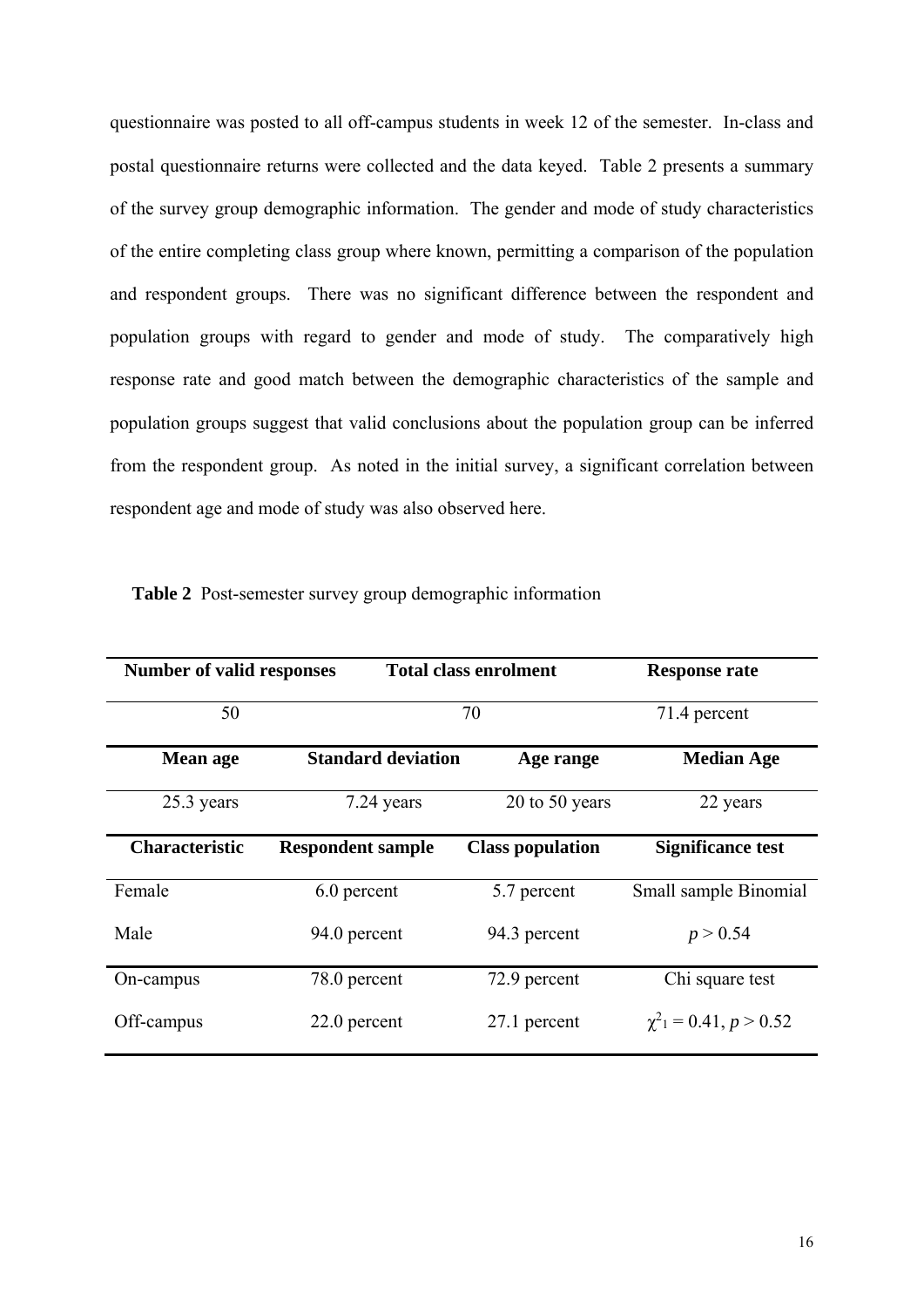By the end of the semester, 100 percent of respondents were aware of the concept of 'graduate attributes' – this was significantly different to the initial awareness ( $\chi^2$ <sub>1</sub> = 36.86, *p* <  $2\times10^{-9}$ ). 96.0 percent of respondents were aware that Engineers Australia has a list of attributes that all students in engineering courses should develop before they graduate – this was significantly different to the initial awareness ( $\chi^2$ <sub>1</sub> = 24.86, *p* < 7×10<sup>-6</sup>). 94.0 percent of respondents were aware that Deakin University has a list of attributes that all Deakin students should have an opportunity to develop before they graduate – this was significantly different to the initial awareness ( $\chi^2$ <sub>1</sub> = 39.26, *p* < 4×10<sup>-10</sup>). 94.0 percent of respondents thought that there is a link between study and assessment activities, and the development of student graduate attributes – this was significantly different to the initial awareness ( $\chi^2$ <sub>1</sub> = 11.71, *p* <  $7\times10^{-4}$ ). 100.0 percent of respondents reported that they understood why professional and/or educational institutions specify lists of attributes that university graduates should develop.

 Respondents were asked to report the frequency of their usage of the online portfolio system based on a scale of daily, weekly, monthly and other. The responses were: daily  $-8.0$ percent; weekly – 46.0 percent; monthly 36.0 percent; and 'other' – 10.0 percent. Of the five 'other' responses, two were given as 'fortnightly', two were given as 'once only' and one was given as 'three times'. While student were only required to submit five portfolio entries (which potentially could have been made all at the same time), and the minimum required frequency of access could have been low, more than 50 percent of respondents reported accessing the system weekly or more frequently. Students who had made their portfolio submissions were encouraged to 'publish' their submissions and make them publicly available for other students to view; 35 portfolio items were published by students in the class. The availability of these published submissions may have be a factor that encouraged students to access the portfolio system frequently, to view the exemplar submissions from their peers.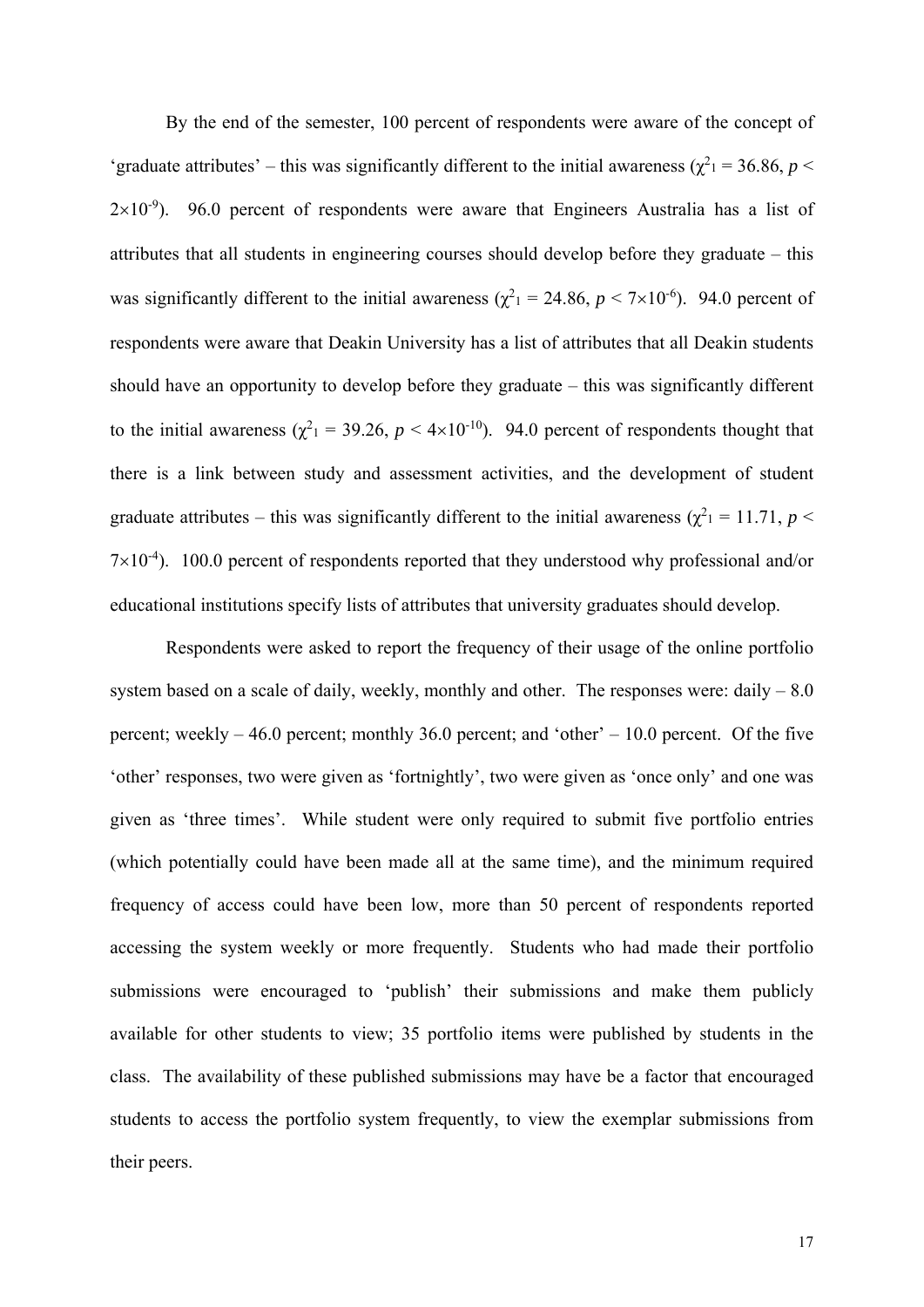Respondents were asked to rate the ease of use of the online portfolio system based on a scale of  $1 = \text{very difficult to } 5 = \text{extremely easy.}$  The mean response was 3.98, with a standard deviation of 0.74. The median response was 4. The range of responses was 2 to 5. 96.0 percent of respondents reported that they clearly understood the purpose(s) of the online student portfolio. While the implementation of the online portfolio system using the standard features of Vista version 3 was not particularly straightforward or user-friendly, these results indicate that students did not find the system particularly difficult to use. Respondents were asked to indicate what aspects of the online portfolio system that they found most useful. The responses were grouped into categories, and Table 3 presents the categories and ranked frequency of occurrence.

|  | Table 3 Reported most useful aspects of the online portfolio system |  |  |  |  |  |  |
|--|---------------------------------------------------------------------|--|--|--|--|--|--|
|--|---------------------------------------------------------------------|--|--|--|--|--|--|

| Reported most useful aspect                            | <b>Frequency of reporting</b> |
|--------------------------------------------------------|-------------------------------|
| Helped to develop an understanding of skills gained    | 15                            |
| Assess / appreciate the skills of other students       | $\overline{4}$                |
| Recognize what students lack compared to professionals | $\overline{4}$                |
| System was simple / convenient                         | $\overline{4}$                |
| Ability to gradually build a portfolio                 | 3                             |
| Access to information                                  | $\mathbf{1}$                  |
| Unsure                                                 | 1                             |
|                                                        |                               |

The most frequent responses relate to students developing an understanding of the skills that they and/or their peers have developed during their studies, as well as being able to appreciate perceived gaps in their skills compared to practicing professional engineers. A number of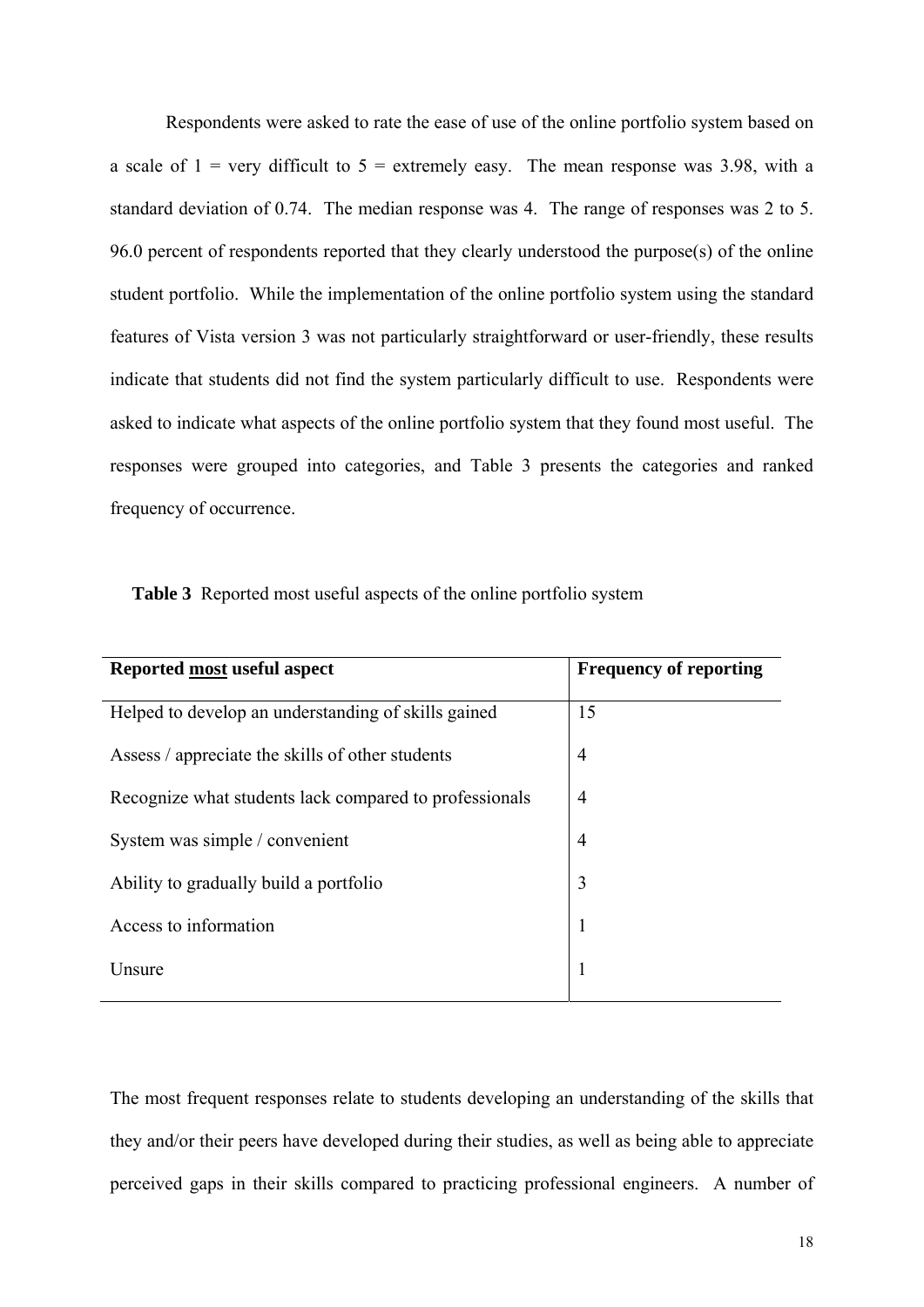respondents indicated that the system was easy to use. Respondents were asked to indicate what aspects of the online portfolio system that they found least useful. The responses were grouped into categories, and the table below presents the categories and ranked frequency of occurrence.

| <b>Frequency of reporting</b> |
|-------------------------------|
| 10                            |
| $\overline{2}$                |
| $\mathbf{1}$                  |
| 1                             |
| 1                             |
| $\mathbf{1}$                  |
| $\mathbf{1}$                  |
| 1                             |
| 1                             |
| $\mathbf{1}$                  |
|                               |
| $\mathbf{1}$                  |
|                               |

**Table 4** Reported least useful aspects of the online portfolio system

The most frequent 'negative' responses were, in fact, that there were no 'least useful' aspects or that the online portfolio was a useful exercise. A number of the negative comments relate to operational aspects that arose in this initial trial, and have already been noted for future adjustments to portfolio requirements and processes. One student raised the issue of being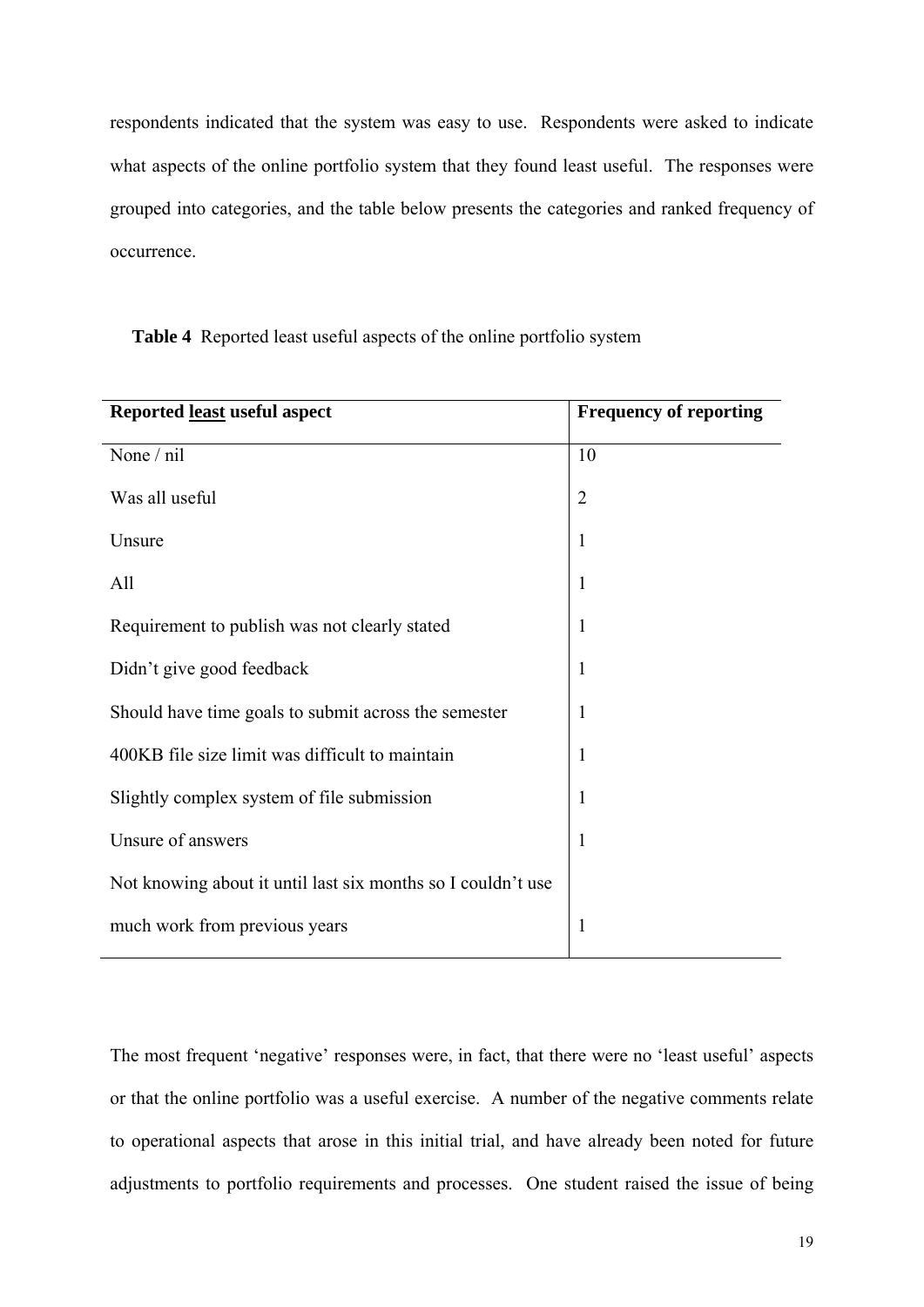able to include their work from prior years of their study. This is related to the idea of having a student portfolio that spans a student's entire program of study (and possibly beyond).

#### **Other Results**

The average number of portfolio items per student was 4.37 (out of 5). The maximum possible mark per item was 2.0 marks; of those enrolled students that submitted at least one portfolio entry, the mean mark obtained was 1.84. The average number of files/attachments per student portfolio was 16.0. The average combined size of files per student portfolio was 7.0 MB (1 MB = 1048576 bytes). The smallest individual file/attachment submitted was 869 bytes (text file). The largest individual file/attachment submitted was 46.3 MB (zipped video). The overall file storage requirement for all portfolio attachments was 609 MB. The types of file formats submitted by students are presented in table 5.

| Table 5 File formats submitted by students in the online portfolio system |  |  |  |
|---------------------------------------------------------------------------|--|--|--|
|---------------------------------------------------------------------------|--|--|--|

| programming source code files in various text formats | Adobe Acrobat files     |  |
|-------------------------------------------------------|-------------------------|--|
| Graphics Interchange Format graphic images            | Microsoft Word files    |  |
| AutoCAD computer aided design (CAD) files             | Microsoft Excel files   |  |
| Tagged Image File Format graphic images               | Microsoft Project files |  |
| Windows Movie Video video files                       | Plain text files        |  |
| Microsoft PowerPoint files                            | JPEG graphic images     |  |
| Executable program files                              | SolidWorks CAD files    |  |
| Real Media video files                                | QuickTime video files   |  |
| Bitmap graphic images                                 |                         |  |
|                                                       |                         |  |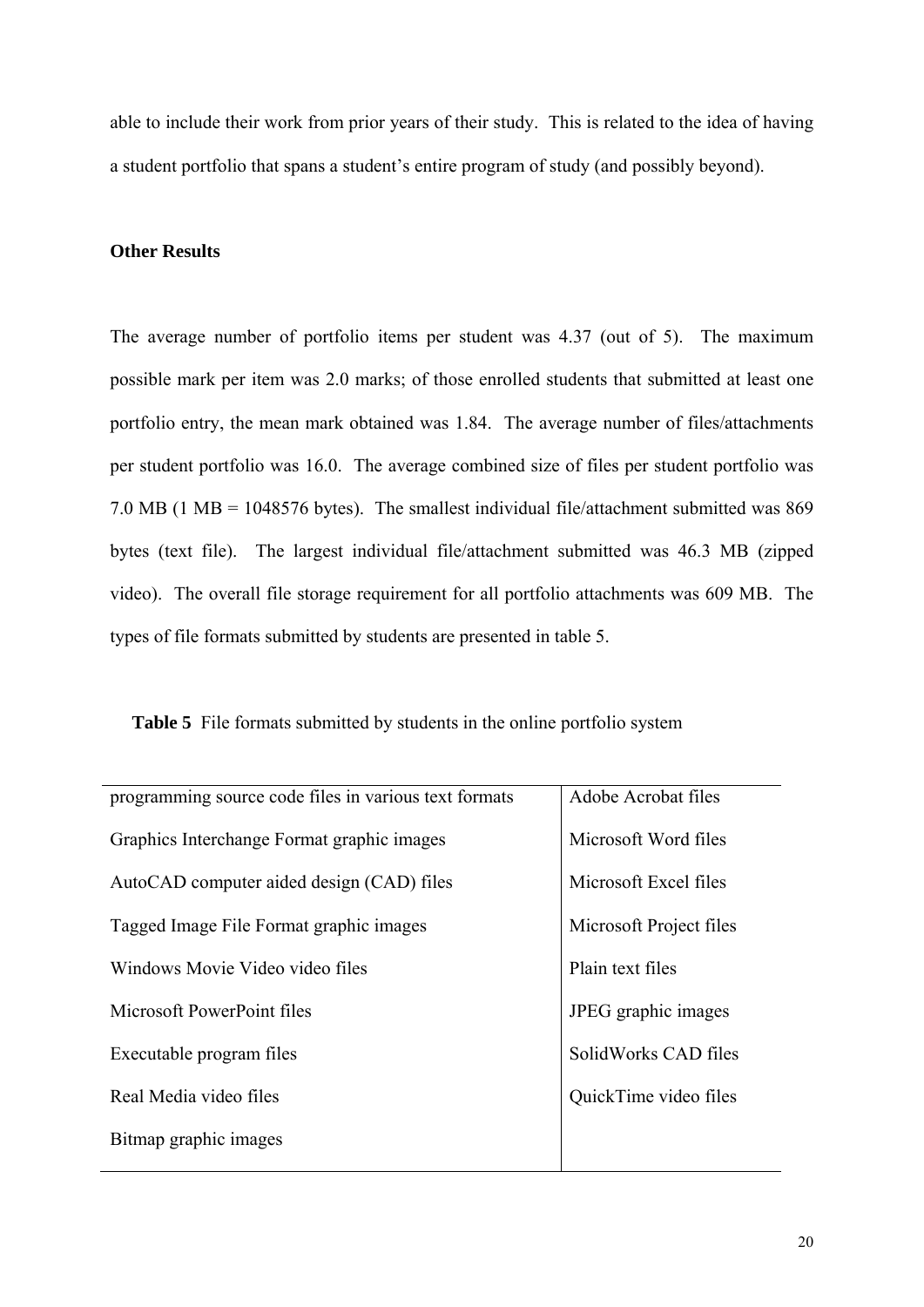Even though the portfolio assignment was open all semester, and students were encouraged to make the submissions progressively throughout the semester, a number of students elected to submit all five portfolio items at the one time, close to (and in some cases late on) the due date. A more progressive submission of elements of the portfolio would have allowed students to spread their portfolio workload across the semester, and to receive feedback on their early submissions in time to have a formative function in improving later submissions. It would also have eased the peak portfolio assessment workload that occurred around the due date. In future, the individual elements of the portfolio may have to be assigned due dates in a sequence across the semester to encourage students to spread the load.

#### **CONCLUSION**

There is little doubt that graduate attributes will continue to be a focus generally in higher education, and certainly in engineering education. There will almost certainly be a move toward certification of individual student attainment of graduate attributes, rather than simply certifying that programs of study provide opportunities for students to participate in activities designed to develop particular graduate attributes. Student portfolios are one means for collecting artifacts, performances, reflections and other evidence to document student attainment of graduate attributes. Given the growing influence of online learning environments, coupled with the fact that much student work is now electronically generated, it is likely that online portfolios (e-portfolios) will play an increasing role in the graduate attributes arena.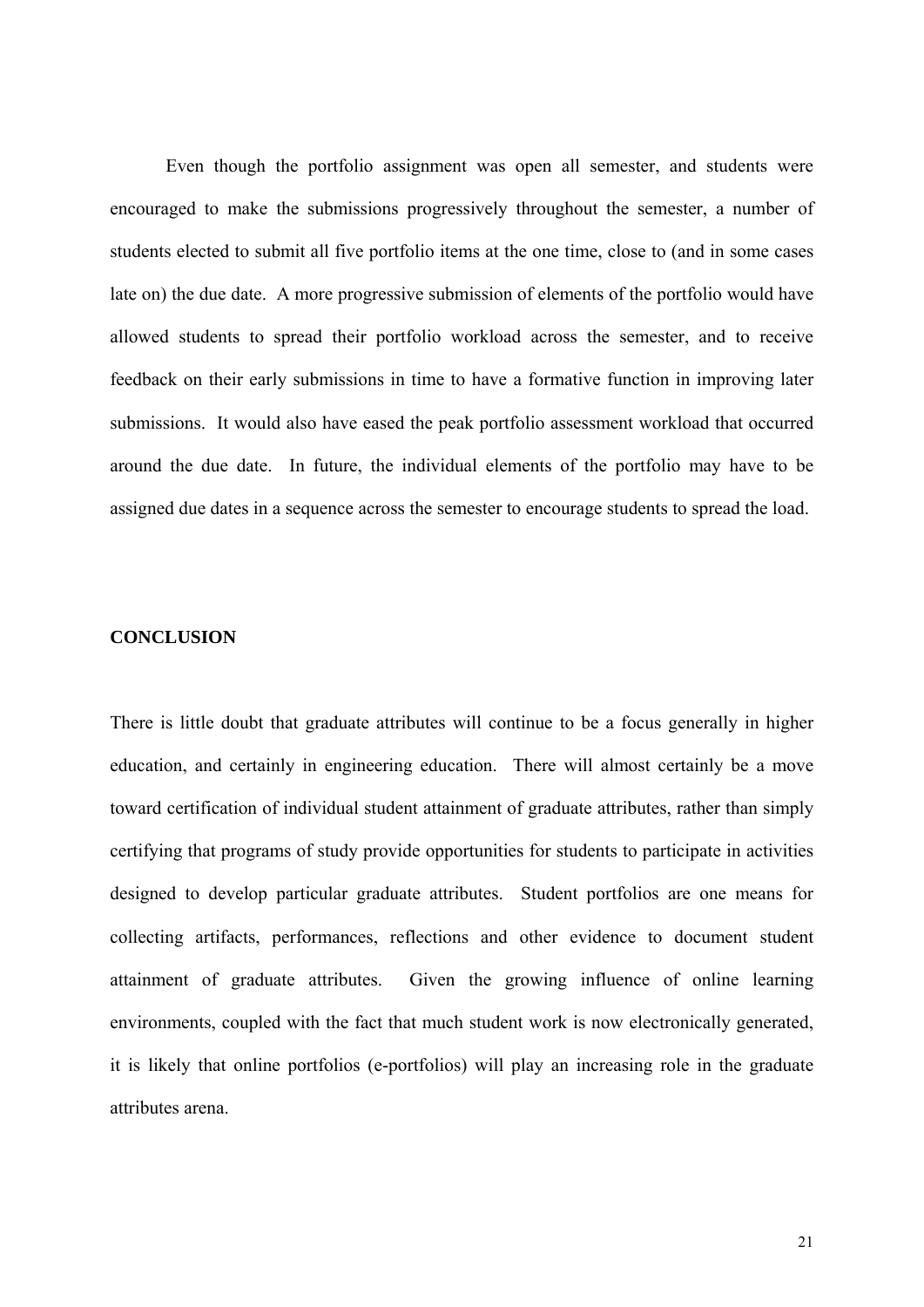A trial of an online student portfolio as a means of engaging undergraduate engineering students with the concept of graduate attributes was undertaken. Based on an online portfolio structured around a sub-set of appropriate graduate attributes, students in a study unit were asked to contribute both evidence of and reflection on their development of these graduate attributes, and their contributions were marked as part of the formal assessment for that unit. To evaluate the development of student understanding of graduate attributes and the student usage of the online portfolio system, pre- and post-semester student surveys were conducted.

The awareness of issues relating to graduate attributes (particularly awareness that Deakin University specified a list of graduate attributes) rose dramatically from the beginning of the semester. Participation in an assessable activity (the online portfolio) structured around an identified sub-set of engineering graduate attributes, and the provision of background information about graduate attributes as part of the assignment requirements appears to have developed this increased awareness. Students generally rated the online portfolio system as easy to use, and indicated that it had helped them to appreciate the skills and knowledge they had developed in their undergraduate studies. These results suggest one effective strategy that can be used to raise awareness and student engagement with graduate attributes.

#### **ACKNOWLEDGEMENTS**

The research presented here represents part of the work conducted for the Deakin University Higher Education Equity Program project entitled 'Impact of Mandatory On-campus Residential Sessions on Rural and Isolated Students Studying Engineering and Technology Courses in Off-Campus Mode', and, further developed as part of the work conducted for the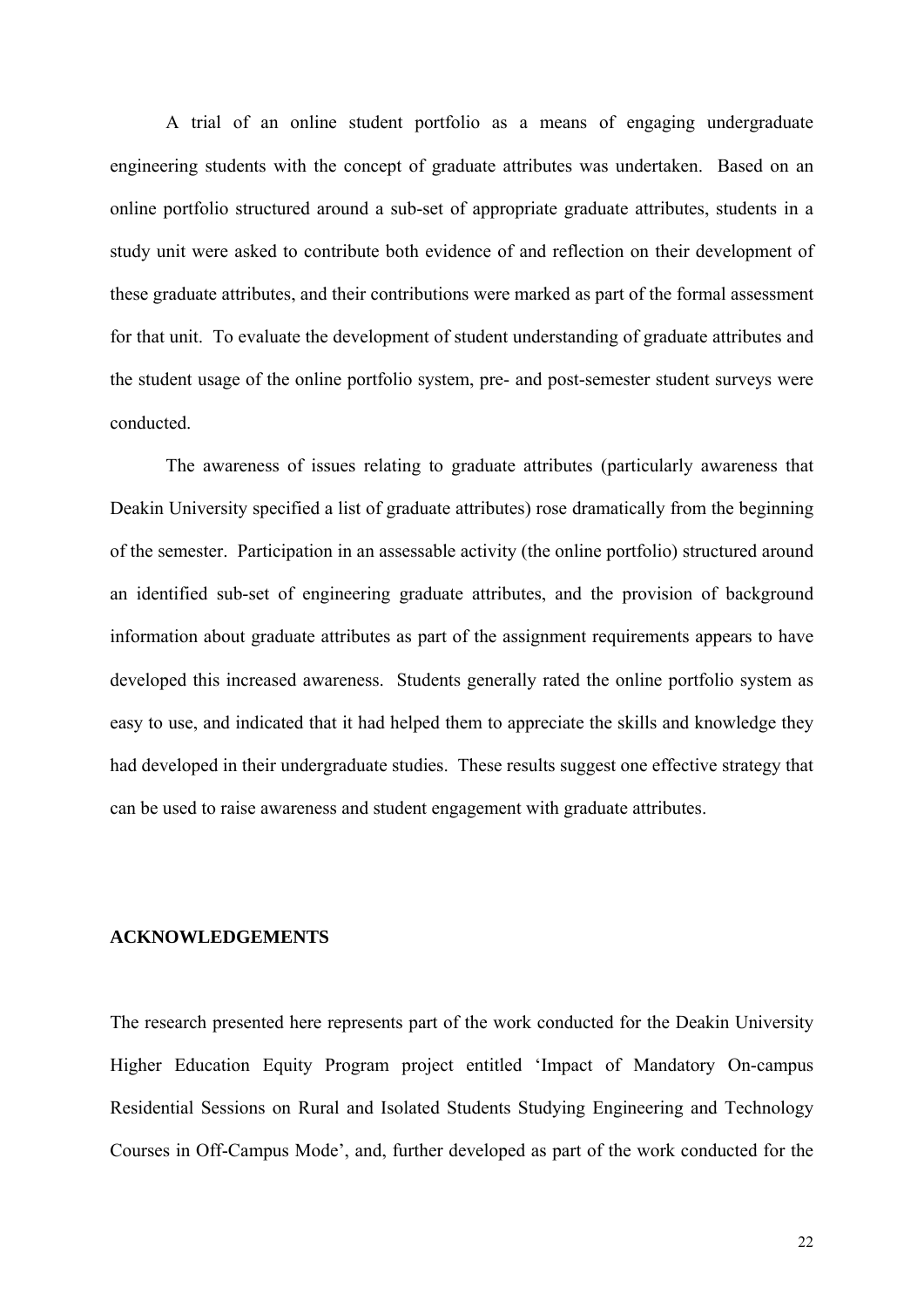Deakin University Strategic Teaching and Learning Grant entitled 'Developing a Framework for Discipline-contextualized Graduate Attributes in the Professional Field of Engineering: Enhancing Student Achievement of Deakin's Graduate Attributes'. The authors would like to acknowledge the funding for these projects provided by the Deakin Equity and Equal Opportunity Unit and the Deakin University Institute of Teaching and Learning.

#### **APPENDIX 1: PRE-SEMESTER QUESTIONNAIRE**

#### **SEB421 – Online Portfolio for Graduate Attributes - Initial questionnaire**

This questionnaire is aimed at determining your perceptions of the introduction of an online student portfolio, and, the development of your understanding of graduate attributes. Please note that participation is voluntary, all data will remain anonymous and confidential.

#### **1. About you**

Please state your age at your last birthday [ ] Yrs

Please indicate your gender (circle M or F)

Please write your course code (i.e. S356 / S367I / etc)

Please indicate your study location (please circle one) On-campus Off-campus Off-shore

### **2. Graduate attributes**

#### Are you aware of the concept of '**graduate attributes**'? Yes No

Are you aware that Engineers Australia (the engineering course accrediting body in Australia) has a list of attributes that all students in engineering courses should develop before they graduate? Yes No

Are you aware that Deakin University has a list of attributes that all Deakin students should have an opportunity to develop before they graduate? Yes No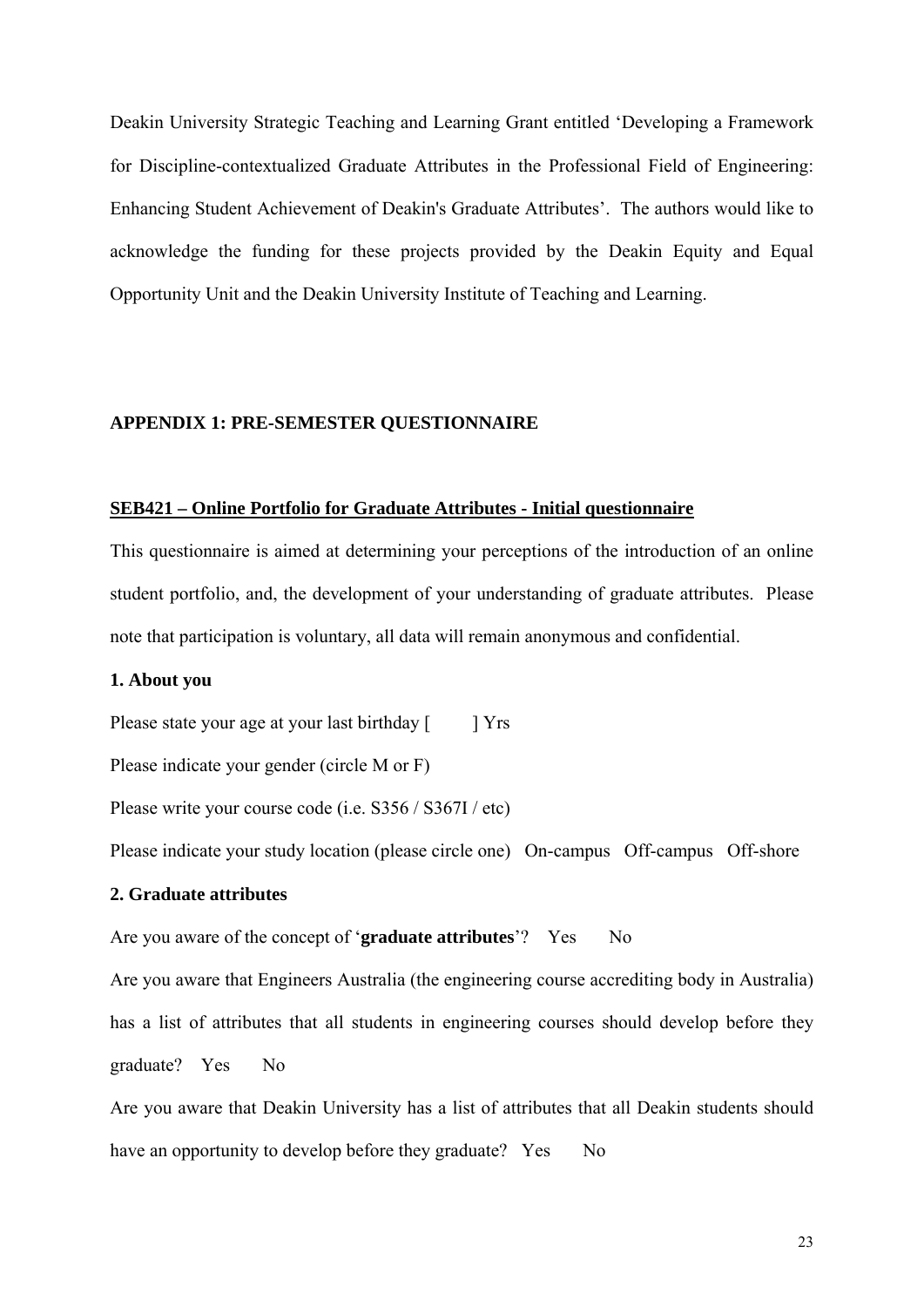Do you think that there is a link between your study and assessment activities, and, the development of student graduate attributes? Yes No Don't know

#### **3. Student portfolios**

Do you know what the purpose of a student professional portfolio is? Yes No Have you ever previously used a **hardcopy/paper-based** student portfolio in your studies as part of assessment and/or demonstrating your knowledge and skills? Yes No Have you ever previously used an **electronic/online** student portfolio in your studies as part of assessment and/or demonstrating your knowledge and skills? Yes No

#### **APPENDIX 2: POST-SEMESTER QUESTIONNAIRE**

#### **SEB421 – Online Portfolio for Graduate Attributes – Follow-up questionnaire**

This questionnaire is aimed at determining your perceptions of the introduction of an online student portfolio, and, the development of your understanding of graduate attributes. Please note that participation is voluntary, all data will remain anonymous and confidential.

## **1. About you**

Please state your age at your last birthday [ ] Yrs

Please indicate your gender (circle M or F)

Please write your course code (i.e. S356 / S367I / etc)

Please indicate your study location (please circle one) On-campus Off-campus Off-shore

#### **2. Graduate attributes**

Are you aware of the concept of '**graduate attributes**'? Yes No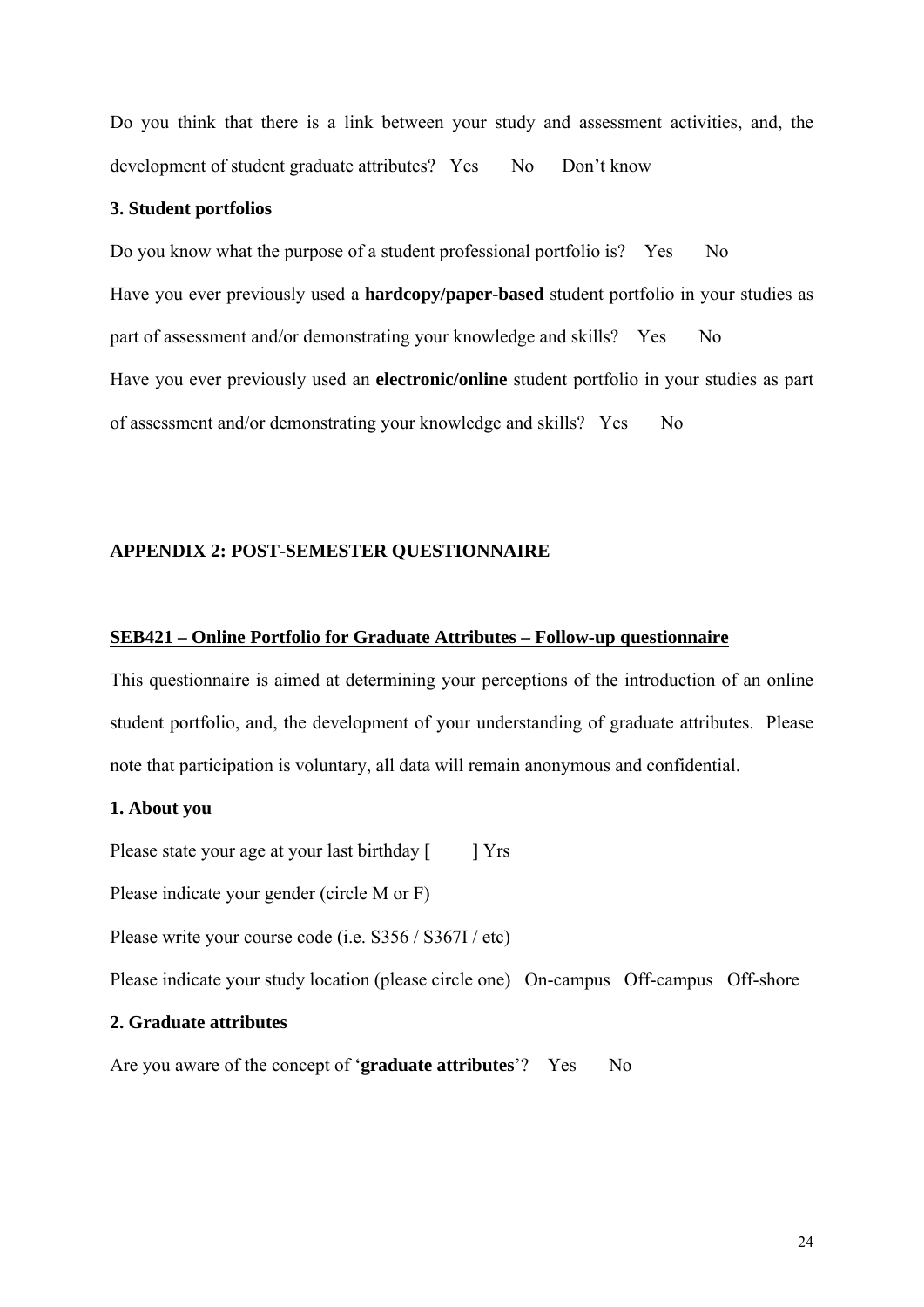Are you aware that Engineers Australia (the engineering course accrediting body in Australia) has a list of attributes that all students in engineering courses should develop before they graduate? Yes No

Are you aware that Deakin University has a list of attributes that all Deakin students should have an opportunity to develop before they graduate? Yes No

Do you think that there is a link between your study and assessment activities, and, the development of student graduate attributes? Yes No Don't know

#### **3. Online student portfolio**

On average, how often did you access the online student portfolio for SEB421? (please circle one) Daily Weekly Monthly Other (If 'Other', please state how frequently) On a scale of 1 to 5 (1 = very difficult;  $5 =$  extremely easy), how would you rate the ease of use of the online student portfolio system?  $1\ 2\ 3\ 4\ 5$ 

Do you feel that you clearly understood the purpose(s) of the online student portfolio requirement? Yes No

Do you feel that you understand why professional and/or education institutions specify lists of attributes that university graduates should develop? Yes No What aspects of online portfolio system did you find most useful? What aspects of online portfolio system did you find least useful?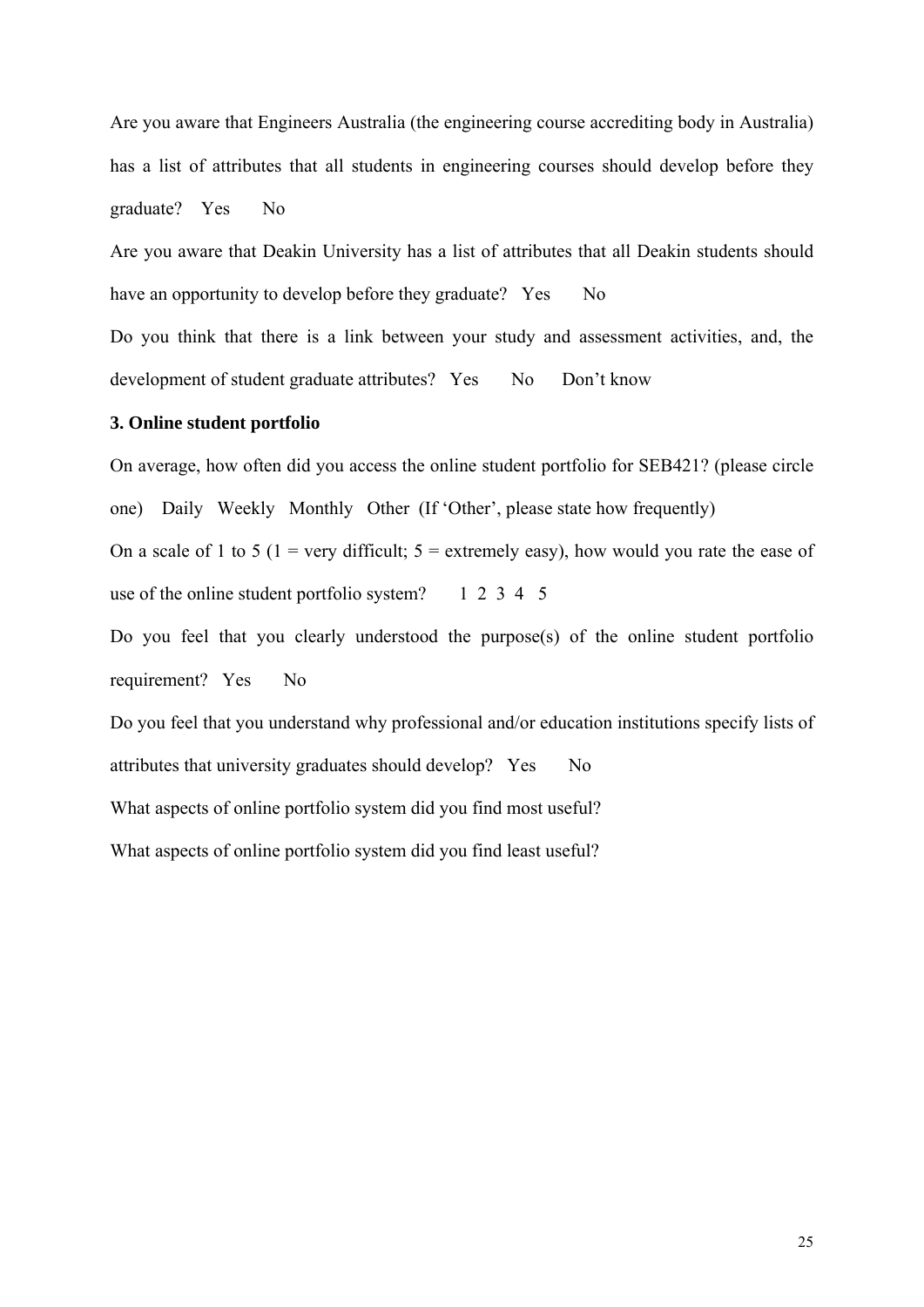#### **REFERENCES**

- 1. C. Leathwood and D. Phillips, *Developing curriculum evaluation research in higher education: Process, politics and practicalities*, Higher Education **40** (2000), no. 3, 313-330.
- 2. L. Jolly, *Graduate Attributes Fact Sheet 1.10 Implementing Graduate Attributes*, University of Queensland, The Value Added Career Start Program, Brisbane, Australia, 2001.
- 3. J. Lister and F. Nouwens, "Proposal to ECAB for Including Graduate Attributes in CQU Undergraduate Programs," Central Queensland University, Rockhampton, Australia, 2004.
- 4. Engineers Australia, *G02 Accreditation Management System Education Programs at the Level of Professional Engineer - Accreditation Criteria Guidelines*, Engineers Australia, Canberra, Australian Capital Territory, 2005.
- 5. Engineering Accreditation Commission, *Criteria for Accrediting Engineering Programs*, Accreditation Board for Engineering and Technology, Baltimore, MD, 2003.
- 6. The Engineering Professors Council, *The EPC Engineering Graduate Output Standard*, The Engineering Professors Council, Coventry, UK, 2000.
- 7. G. Scott and K. W. Yates, *Using Successful Graduates to Improve the Quality of Undergraduate Engineering Programs*, European Journal of Education **27** (2002), no. 4, 363-378.
- 8. A. Atrens, R. Truss, A. Dahl, G. Schaffer and D. St John, *Graduate Attributes in Relation to Curriculum Design and Delivery in a Bachelor of Materials Engineering*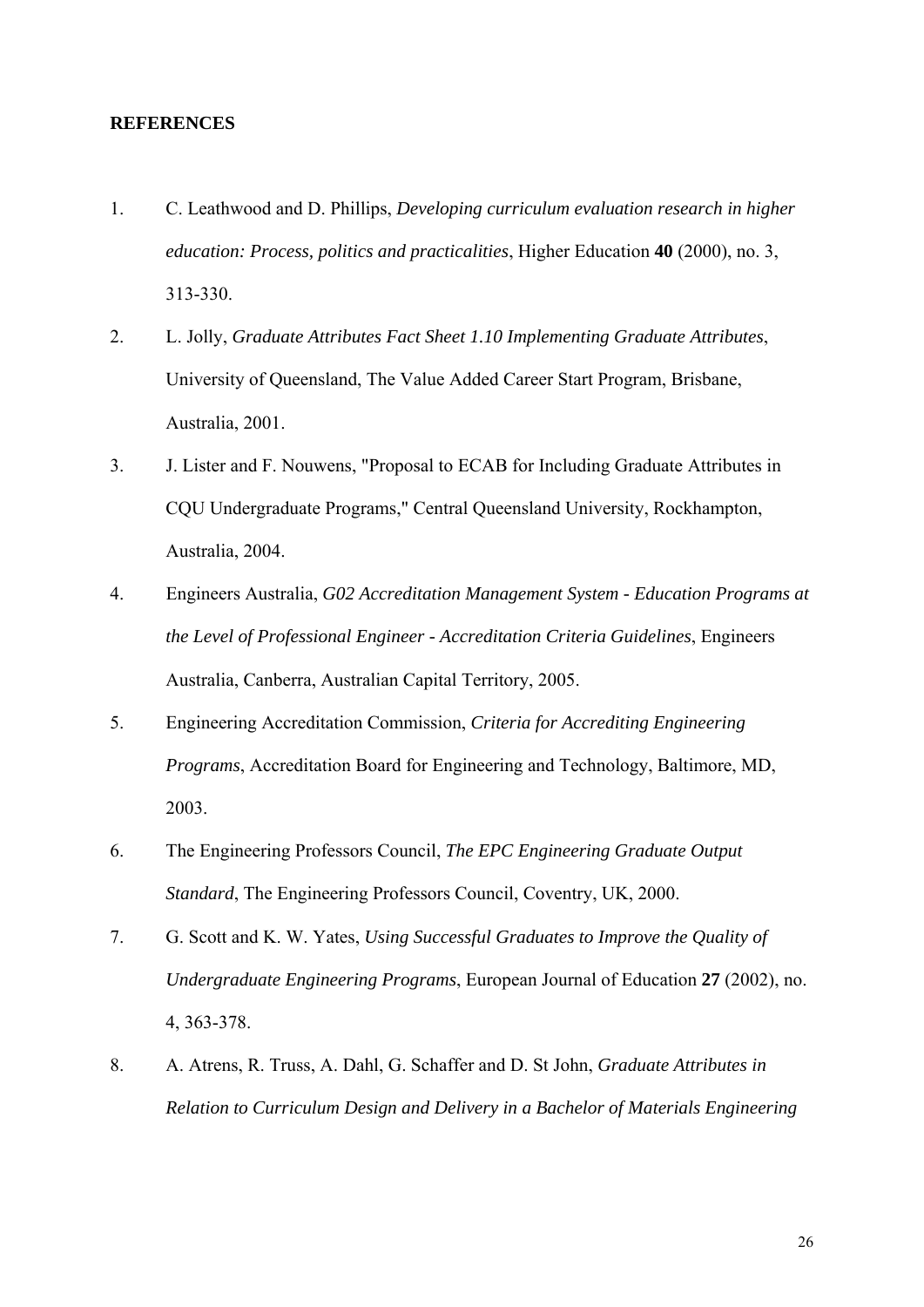*Programme*, International Journal of Engineering Education **20** (2004), no. 5, 834- 848.

- 9. L. Chapman, *UNE Graduate Attributes Implementation*, University of New England, accessed 11 December 2008 http://www.une.edu.au/gamanual/implement.htm, 2004.
- 10. S. Yeo, *CDTLink: Embedding Graduate Attributes in Assessment Tasks*, National University of Singapore Centre for Development of Teaching and Learning, accessed 11 December 2008 http://www.cdtl.nus.edu.sg/link/Jul2004/cover.htm, 2004.
- 11. F. Bullen, D. Waters, M. Bullen and B. L. de la Barra, *Incorporating and developing graduate attributes via program design*, 15th Annual AAEE Conference, Australasian Association for Engineering Education, Toowoomba, Australia 2004, 29-39.
- 12. A. Williams and W. Sher, *Experiences in adapting and implementing NURAPID a Student-centred skills development tool*, 15th Annual AAEE Conference, Australasian Association for Engineering Education, Toowoomba, Australia 2004, 155-163.
- 13. P. Hager, S. Holland and D. Beckett, "Enhancing the Learning and Employability of Graduates: The Role of Generic Skills," Business/Higher Education Round Table, Melbourne, Australia, 2002.
- 14. C. Ferguson, *Developing Professional Engineering Attributes Through Proximal and Distance Education*, 26th International Conference on Improving University Teaching, International Conference on Improving University Teaching, Johannesburg, South Africa 2001, 115-120.
- 15. A. D. Christy and M. Lima, *The Use of Student Portfolios in Engineering Instruction*, Journal of Engineering Education **87** (1998), no. 2, 143-148.
- 16. G. M. Rogers and J. M. Williams, *Asynchronous Assessment: Using Electronic Portfolios to Assess Student Outcomes*, 1998 ASEE Annual Conference & Exposition, American Society for Engineering Education, Seattle, WA 1998, Session 2330.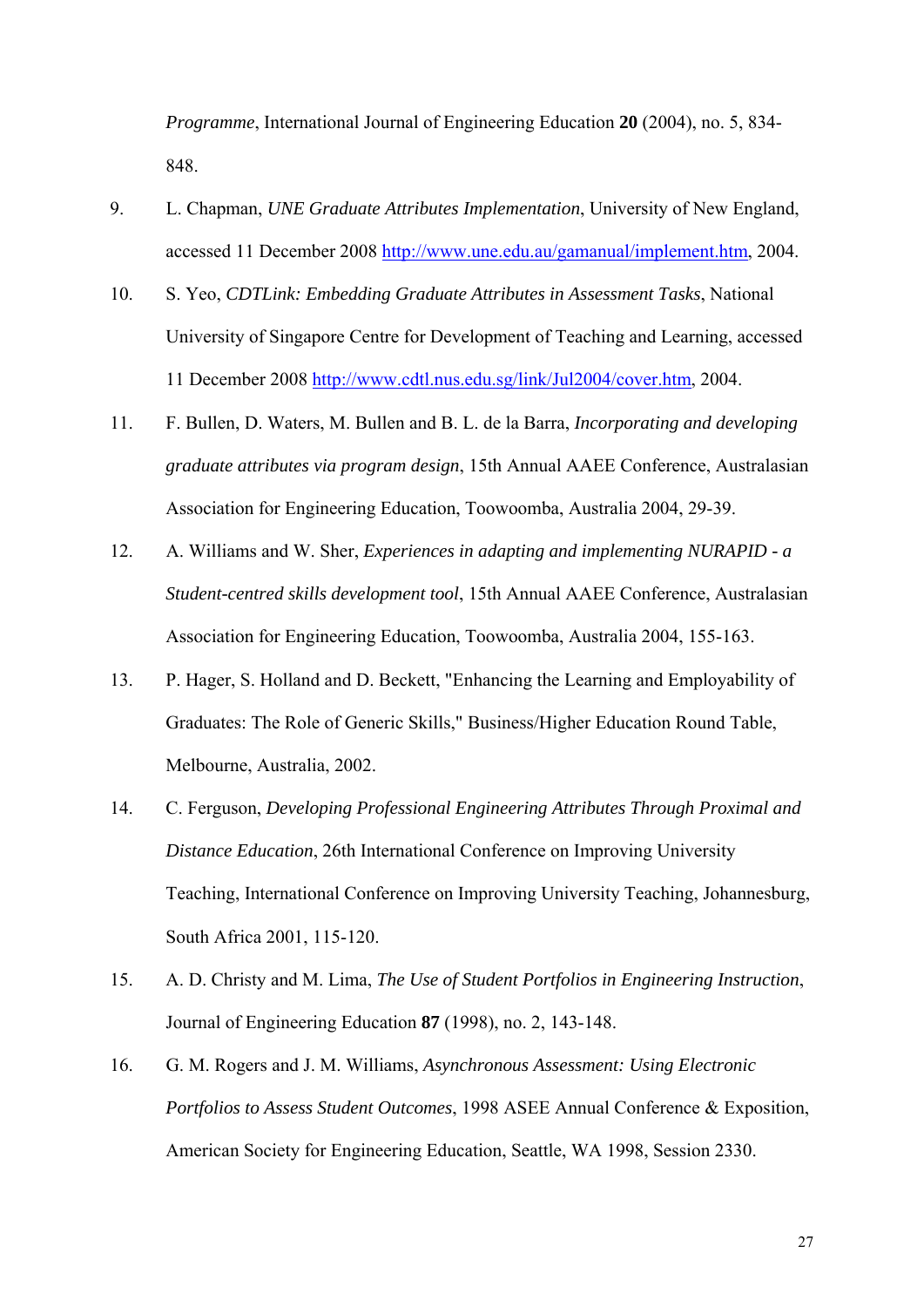- 17. EPC Assessment Working Group, *The EPC Engineering Graduate Output Standard Assessment of complex outcomes*, The Engineering Professors Council, London, 2002.
- 18. R. Manson, C. Pegler and M. Weller, *E-portfolios: an assessment tool for online courses*, British Journal of Educational Technology **35** (2004), no. 6, 717-727.
- 19. A. C. Heinricher, J. E. Miller, S. Lance, N. K. Kildahl, V. Bluemel and V. Crawford, *Undergraduate Learning Portfolios for Institutional Assessment*, Journal of Engineering Education **91** (2002), no. 2, 249-252.
- 20. S. A. Johnson, A. Gerstenfeld and A. Z. Zeng, *A "Portfolio" Approach to Assessing the Industrial Engineering Curriculum at WPI*, 2002 ASEE Annual Conference & Exposition, American Society for Engineering Education, Montreal, Canada 2002, Session 2557.
- 21. T. Love and T. Cooper, *Designing Online Information Systems for Portfolio-Based Assessment: Design Criteria and Heuristics*, Journal of Information Technology Education **3** (2004), 65-81.
- 22. L. Pelliccione, K. Dixon and G. Giddings, *A pre-service teacher education initiative to enhance reflection through the development of e-portfolios*, 22nd Annual Conference of the Australasian Society for Computers in Learning in Tertiary Education, ASCILITE, Brisbane 2005, 527-534.
- 23. S. Toohey, *Assessment of Students' Personal Development as Part of Preparation for Professional Work - is it desirable and is it feasible?*, Assessment & Evaluation in Higher Education **27** (2002), no. 6, 529-538.
- 24. G. Allan, J. Zylinski, V. Temple, J. Hislop and K. Gray, *The use of E-portfolios to enhance student learning: a Faculty-level strategy and experience*, 20th Annual Conference of the Australasian Society for Computers in Learning in Tertiary Education, ASCILITE, Adelaide 2003, 576-580.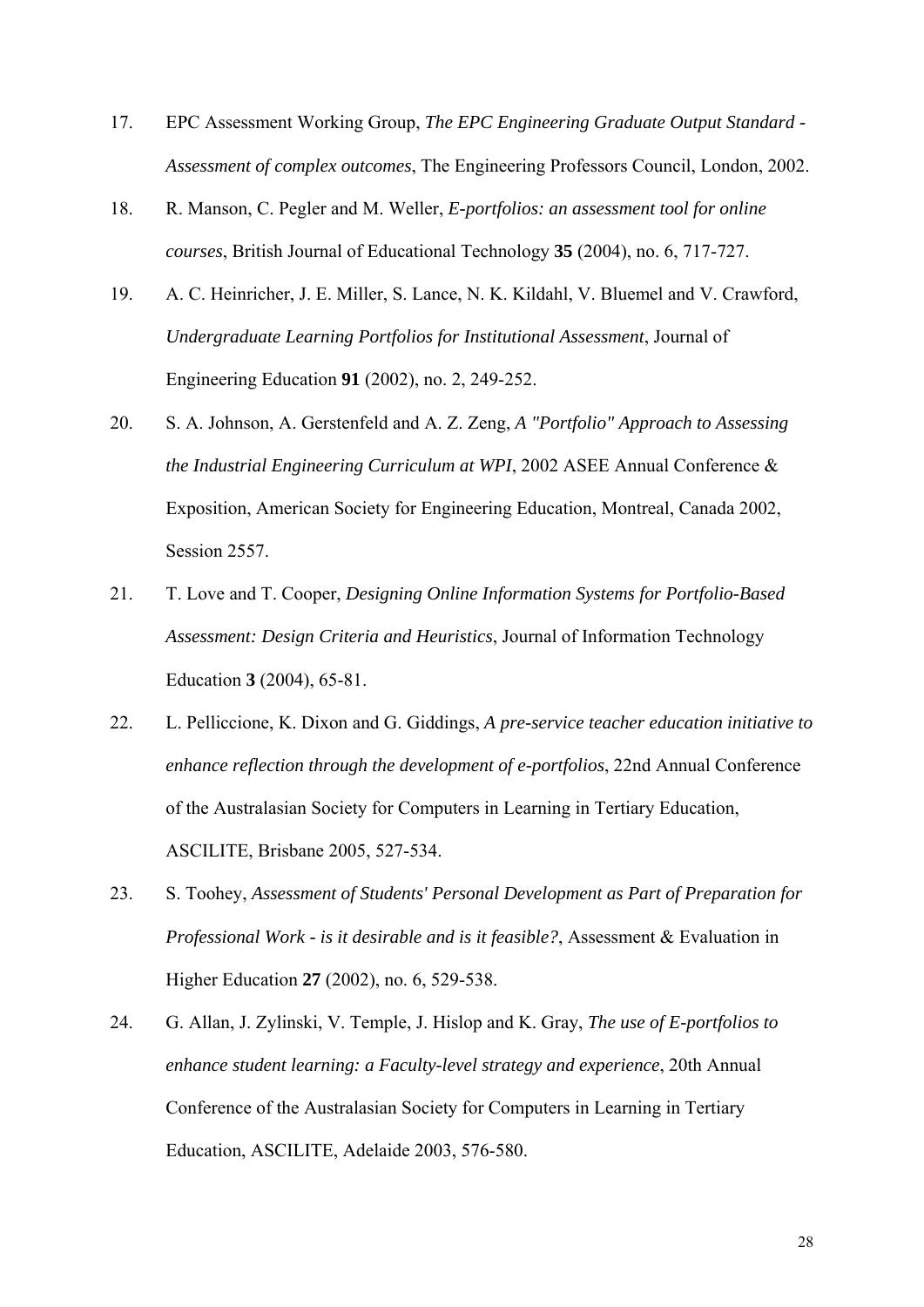- 25. J. Falk, R. Gabb, N. Hooley, P. Leung, E. Martin, A. Pearce, S. Sharma, J. Sillitoe, M. Stevenson and J. Tyler, "Report of Victoria University Core Graduate Attributes Working Group," Victoria University Centre for Educational Development and Support, Melbourne, Australia, 2002.
- 26. J. R. Lohmann, *Designing, Developing, and Implementing Outcomes-Based Assessment Programs to Respond to Multiple External Constituents*, 29th ASEE/IEEE Frontiers in Education Conference, IEEE, San Juan, Puerto Rico 1999, 13d11.18- 13d11.13.
- 27. R. James, C. McInnis and M. Devlin, *Assessing Learning in Australian Universities*, Centre for the Study of Higher Education and The Australian Universities Teaching Committee, Melbourne, Australia, 2002.
- 28. R. Cummings, *TL Forum 1998: Cummings how should we assess and report student generic attributes?*, Curtain University Teaching and Learning Forum 98, accessed 11 December 2008 http://lsn.curtin.edu.au/tlf/tlf1998/cummings.html, 1998.
- 29. C. Plumb and C. Scott, *A Successful Process for Developing Performance-based Outcomes for Engineering Student Writing Assessment*, 30th ASEE/IEEE Frontiers in Education Conference, IEEE, Kansas City, MO 2000, T4A-18.
- 30. S. Sharp and H. Sparrow, *TL Forum 2002: Sharp and Sparrow frameworks to embed graduate attributes in tertiary courses*, Curtain University Teaching and Learning Forum 2002, accessed 11 December 2008

http://lsn.curtin.edu.au/tlf/tlf2002/sharp.html, 2002.

31. R. Dixon, K. Dixon and L. Pelliccione, *The professional electronic portfolio project: The production process*, 22nd Annual Conference of the Australasian Society for Computers in Learning in Tertiary Education, ASCILITE, Brisbane 2005, 173-180.